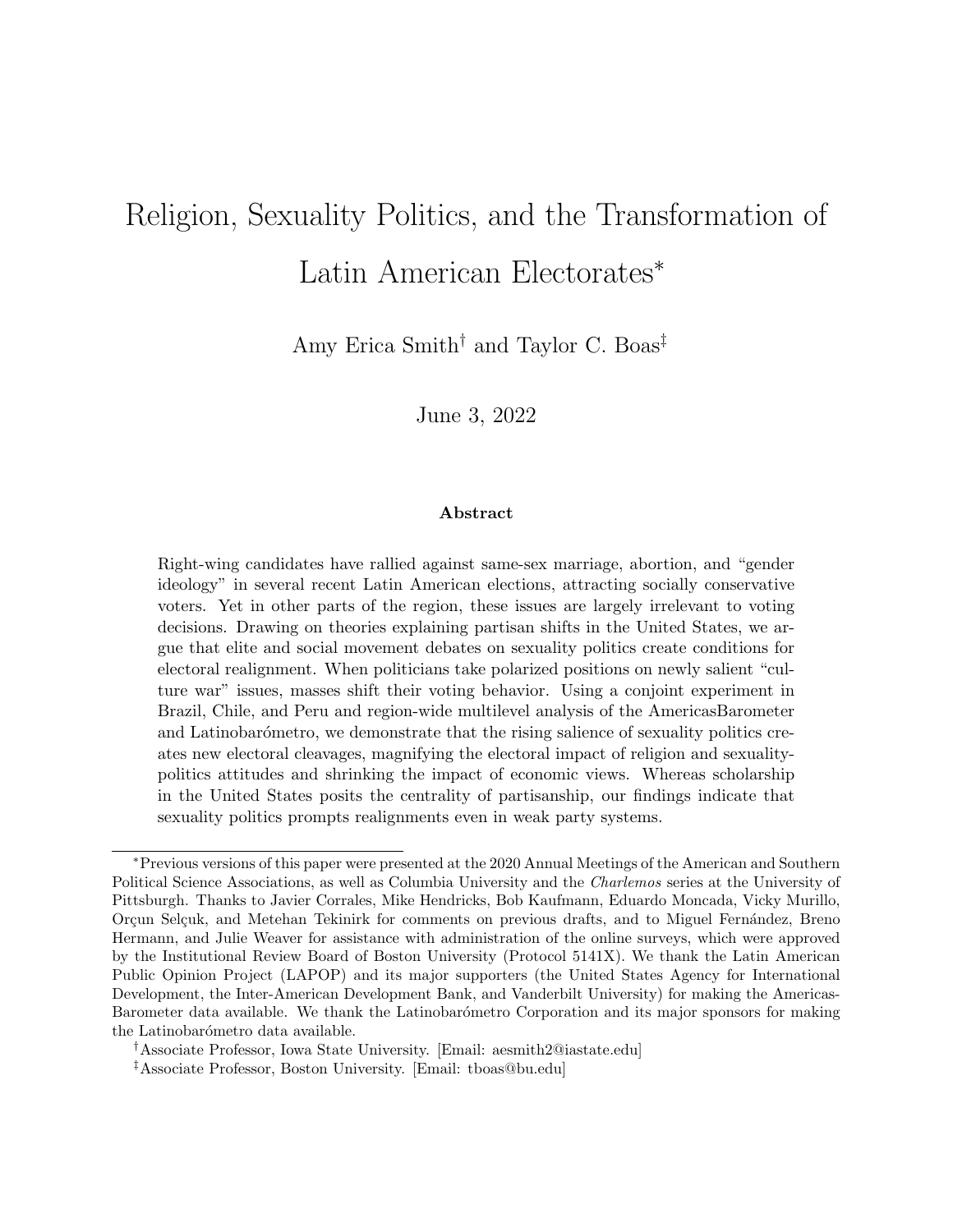# 1 Introduction

In January 2018, the Inter-American Court of Human Rights ruled that Costa Rica was obligated to legalize same-sex marriage, immediately transforming the dynamics of its ongoing presidential election campaign. While most candidates equivocated in their response to the ruling, the two who staked out the clearest positions for and against same-sex marriage, Carlos Alvarado and Fabricio Alvarado, went from single-digit standings to become the top two finishers in the first-round vote (Zúñiga Ramírez, 2018). Views on sexuality politics emerged as a major cleavage. In a post-electoral survey that inquired about the reasons for one's presidential vote, the biggest gap between supporters of the two candidates was in the percentage who voted "to defend the traditional values of Costa Rica": 54% for Fabricio Alvarado and 9% for Carlos Alvarado [\(Alfaro Redondo et al., 2018\)](#page-30-0).

Religion also played new roles in the election. Nine days after the court ruling, the Catholic Bishops Conference and the Costa Rican Evangelical Alliance Federation issued a joint statement supporting "the family founded on the marriage between a man and a woman" and calling on citizens to meditate on their presidential votes before God [\(Arroyo,](#page-30-1) [2018\)](#page-30-1). Such stances might have pushed both conservative Catholics and evangelicals into the arms of Fabricio Alvarado, an evangelical pastor. However, in the second round campaign, media attention to ostensibly anti-Catholic statements from an ally of Fabricio Alvarado inhibited an inter-religious alliance [\(Alfaro Redondo et al., 2018\)](#page-30-0). On election day, religious affiliations and attitudes were among the strongest correlates of vote choice (Díaz González [and Cordero Cordero, 2020;](#page-32-0) [Pignataro and Treminio, 2019\)](#page-36-0).

The example of Costa Rica's 2018 election raises an important general question: how and when do new electoral cleavages emerge in developing democracies, and why do we see them in some places but not others?<sup>[1](#page-1-0)</sup> Throughout Latin America, same-sex marriage, abor-

<span id="page-1-0"></span><sup>1</sup>We use the term "cleavage" to refer to societal divides defined by both issue attitudes [\(Inglehart, 1984,](#page-34-0) [1990\)](#page-34-1) and sociological categories such as class, race, and religion [\(Lipset and Rokkan, 1967;](#page-35-0) [Bartolini and](#page-30-2)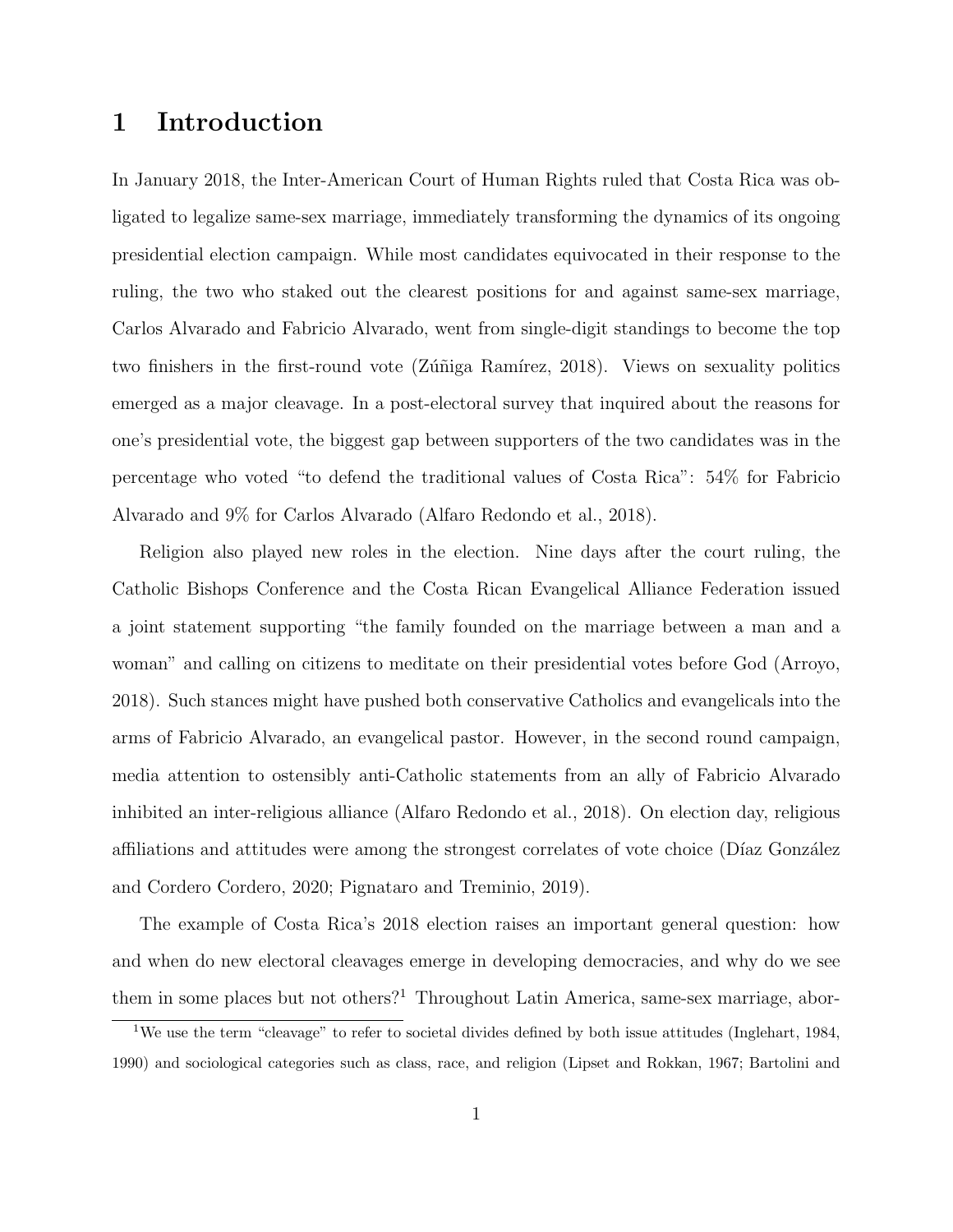[tion, and the treatment of gender and sexuality in public school curricula are transforming](#page-30-2) [political battles between left and right in a way that seemed unthinkable just a decade ago.](#page-30-2) [Simultaneously, electoral gaps have emerged between religious groups, sometimes between](#page-30-2) [evangelicals and Catholics and sometimes along religious–secular lines. Yet these changes are](#page-30-2) [not uniform across the region, nor have they proceeded gradually in a pattern that might be](#page-30-2) [attributable to the growth of evangelicalism or the religiously unaffiliated. Some countries](#page-30-2) [have largely avoided religious cleavages and battles over sexuality politics, with electoral](#page-30-2) [competition still centering on materialist issues such as redistribution or law and order. In](#page-30-2) [others, like Costa Rica, new electoral cleavages seem to burst onto the scene in a spectacular,](#page-30-2) [discontinuous fashion.](#page-30-2)

[We argue that the emergence of new electoral cleavages around sexuality politics and](#page-30-2) [religion is attributable not to gradual demographic changes like the growth of evangelicalism](#page-30-2) [or human development and post-modernization \(Inglehart and Welzel, 2005\), but rather to](#page-30-2) [the specific actions of political elites and social movements. Sometimes issues of sexuality](#page-30-2) [and the family are thrust onto the political agenda as the result of a prominent judicial de](#page-30-2)[cision, such as the Colombian Supreme Court's legalization of same-sex marriage in 2013 or](#page-30-2) [the IACHR decision bearing on Costa Rica in 2018. In other instances, they arise thanks to](#page-30-2) [alliances between social movements and legislators, as with Mexico City's decriminalization](#page-30-2) [of abortion in 2007 or the movement to do so in Argentina between 2018 and 2021 \(Daby](#page-30-2) and Moseley, 2021; Reuterswärd, 2021). Once elites and movements place these issues on the [agenda, the public responds, and vote choice becomes tied to attitudes on sexuality politics.](#page-30-2) [Religion enters the story because it affects vote choice in myriad ways, via issue attitudes as](#page-30-2) [well as discussion within congregations and political messages from the pulpit. Because dif](#page-30-2)[ferent sexuality politics issues are salient in different religious communities, voters sometimes](#page-30-2) [Mair, 1990\)](#page-30-2). Unless preceded by the adjective "latent," our use of the term implies that cleavages are active, in the sense of influencing political behavior.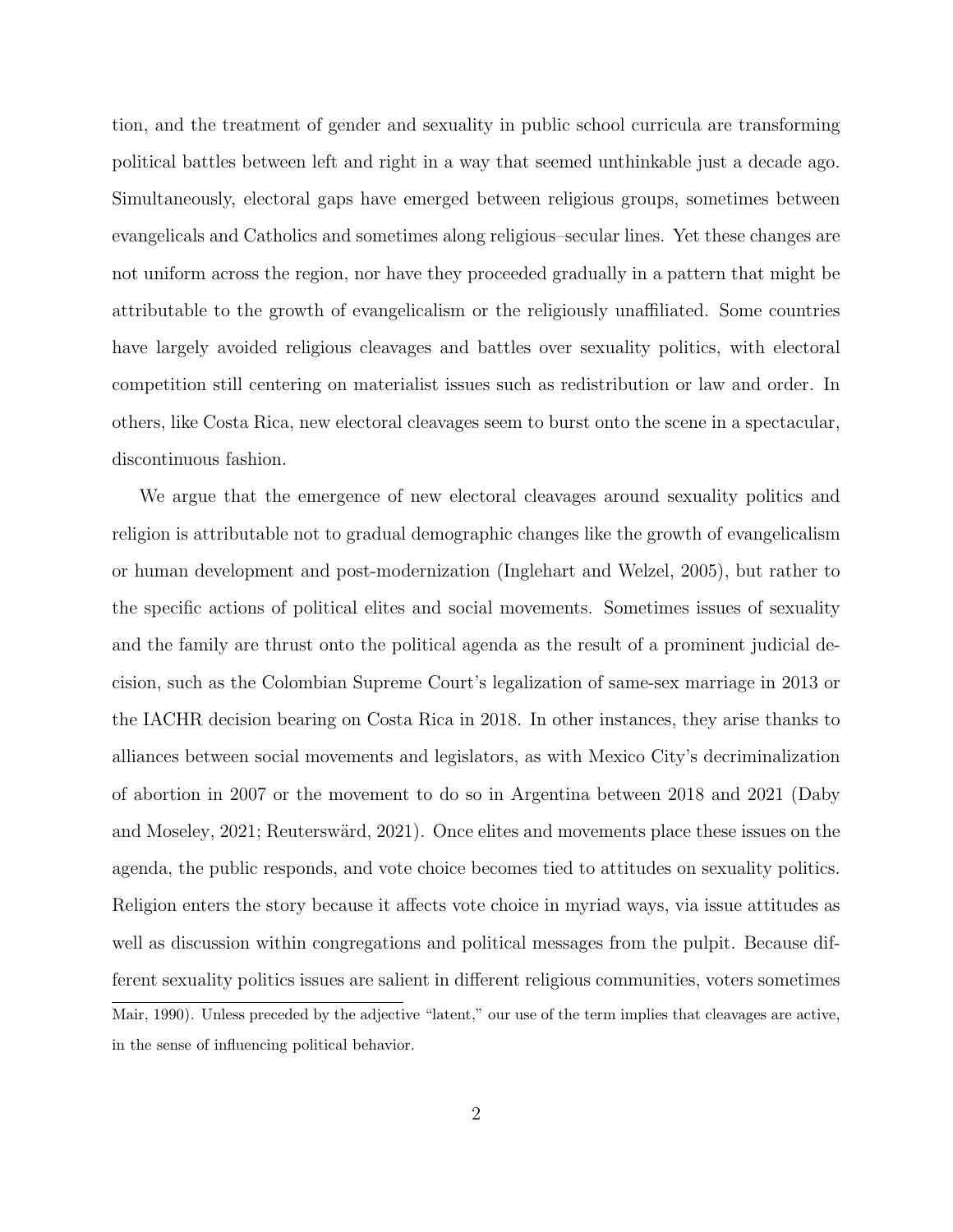realign along a Christian–secular cleavage and, at other times, along an evangelical–Catholic one.

This paper seeks to explain how voting behavior shifts when sexuality politics issues are made salient, in the sense of becoming prominent topics of debate prior to an election, and when candidates adopt contrasting positions.<sup>[2](#page-3-0)</sup> Given our focus on voting behavior, we do not examine the question of why social movements and elites might politicize these issues in some contexts rather than others, but we do hypothesize that these strategic moves will reverberate at the polls. Our analysis draws on multiple data sources and methodologies: a conjoint survey experiment in Brazil, Chile, and Peru; panel data on newspaper coverage of same-sex marriage and abortion across the region; and multi-level analysis of seven waves of the AmericasBarometer and Latinobarómetro surveys between 2004 and 2019. First, we show that when we experimentally induce variation in the issue stances of hypothetical candidates, voter-candidate agreement on abortion policy has a comparable or greater effect on vote intention than agreement on crime policy or the role of the state in the economy. Next, we show that as newspaper coverage of abortion or same-sex marriage/civil unions increases, typically in response to a legislative proposal or judicial decision, both sexuality politics attitudes and religion become more predictive of left–right voting decisions. Moreover, rising news coverage of these issues is associated with a declining correlation between economic attitudes and vote choice.

Our findings contrast with and help explain prior findings that positions on sexuality politics weakly predict voting behavior in Latin America [\(Carlin, Singer and Zechmeister, 2015;](#page-31-0) [Zechmeister and Corral, 2013\)](#page-37-1) and that religion's correlation with vote choice varies from one

<span id="page-3-0"></span><sup>2</sup>Our definition of salience is similar to that of most dictionaries—an issue is salient when it is noticeable or prominent. It is related to the concept of "issue salience" in public opinion scholarship [\(Epstein and](#page-33-0) [Segal, 2000\)](#page-33-0), though the latter is typically considered an individual-level attribute—an issue's importance to a particular person. Distinct from some scholars (e.g., [Posner, 2004\)](#page-36-2), we do not assume that salience implies an issue dimension influences political behavior—the empirical question we seek to test.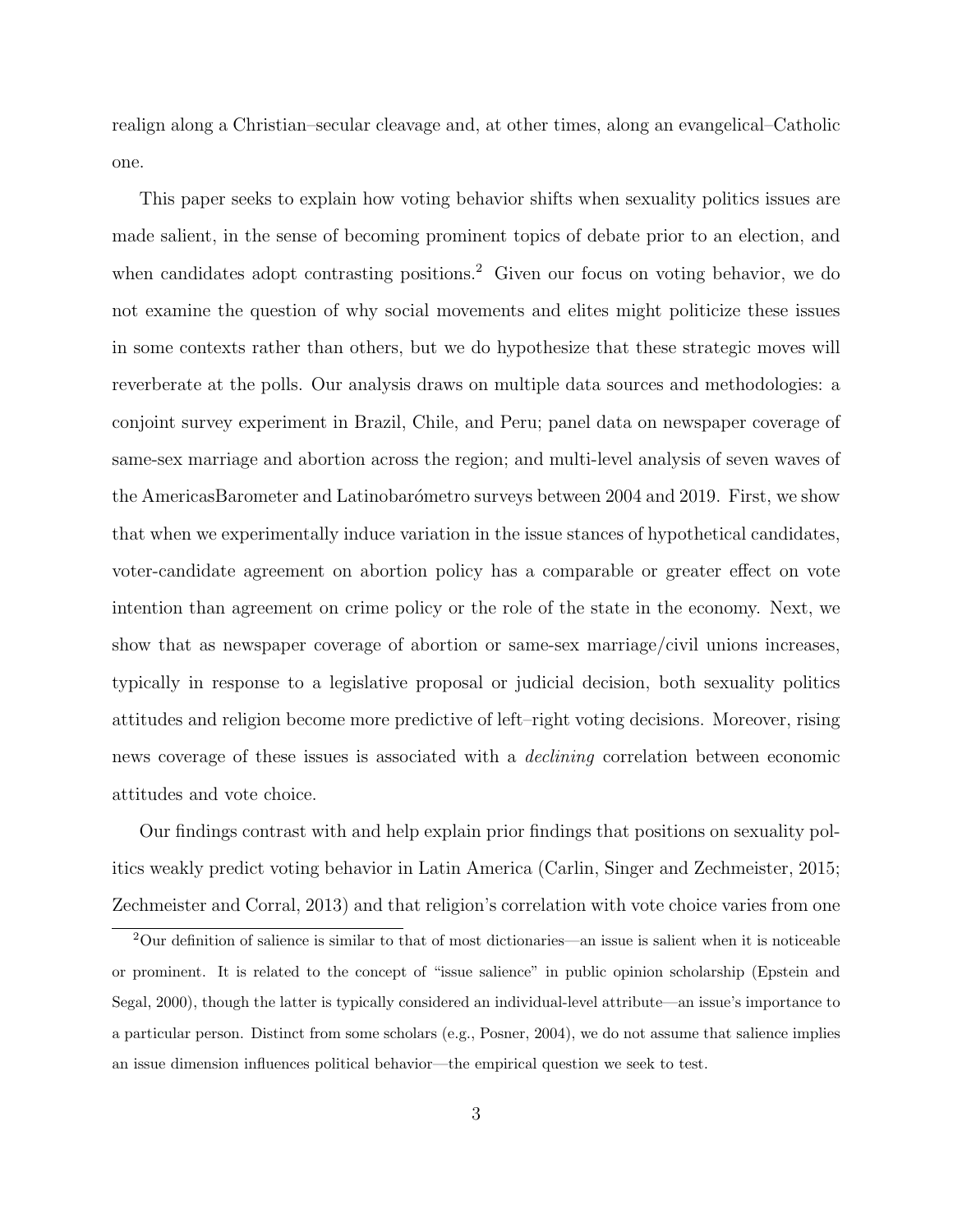election to another [\(Boas and Smith, 2015\)](#page-30-3). We show that Latin American voters' stances on sexuality politics do sometimes strongly affect voting behavior, but only under certain conditions: when candidates stake out opposing positions and when heightened media coverage makes these issues salient. Similarly, religious citizens become religious conservatives at the ballot box when sexuality politics issues arrive on the agenda. Thus, sexuality politics debates at the elite level catalyze the growth of the new religious right.

Our arguments also speak to a large literature explaining political polarization in the United States. Scholars show that American polarization on culture war issues began among political, religious, and social movement elites before spreading to the electorate. We argue that a similar process has taken place in Latin America, albeit in a very different partisan context. In the US, strong partisanship within the two-party system helps bind together attitudes on sexuality politics and religion. In Latin America, sorting has occurred despite multiparty systems and weaker mass partisanship. Thus, our research suggests that the rise of sexuality politics on the policy agenda can lead to electoral realignments even absent strong partisan identities.

# 2 Theory

What explains the growing importance of sexuality politics issues and religion in some Latin American elections? Classic political science scholarship posits that policy stances are a key short-term determinant of election outcomes, as voters seek the candidates closest to them on a menu of issues that evolves from one election to the next [\(Campbell et al., 1964;](#page-31-1) [Downs, 1957\)](#page-32-2). The question is how and why that menu evolves. [Brody and Page](#page-31-2) [\(1972,](#page-31-2) p. 455–456) posit that policy voting requires not only an estimate of voter and candidate issue preferences but also an "affective link between the voter and the issue." Some voters just care more about particular issues in certain times and places. This early scholarship,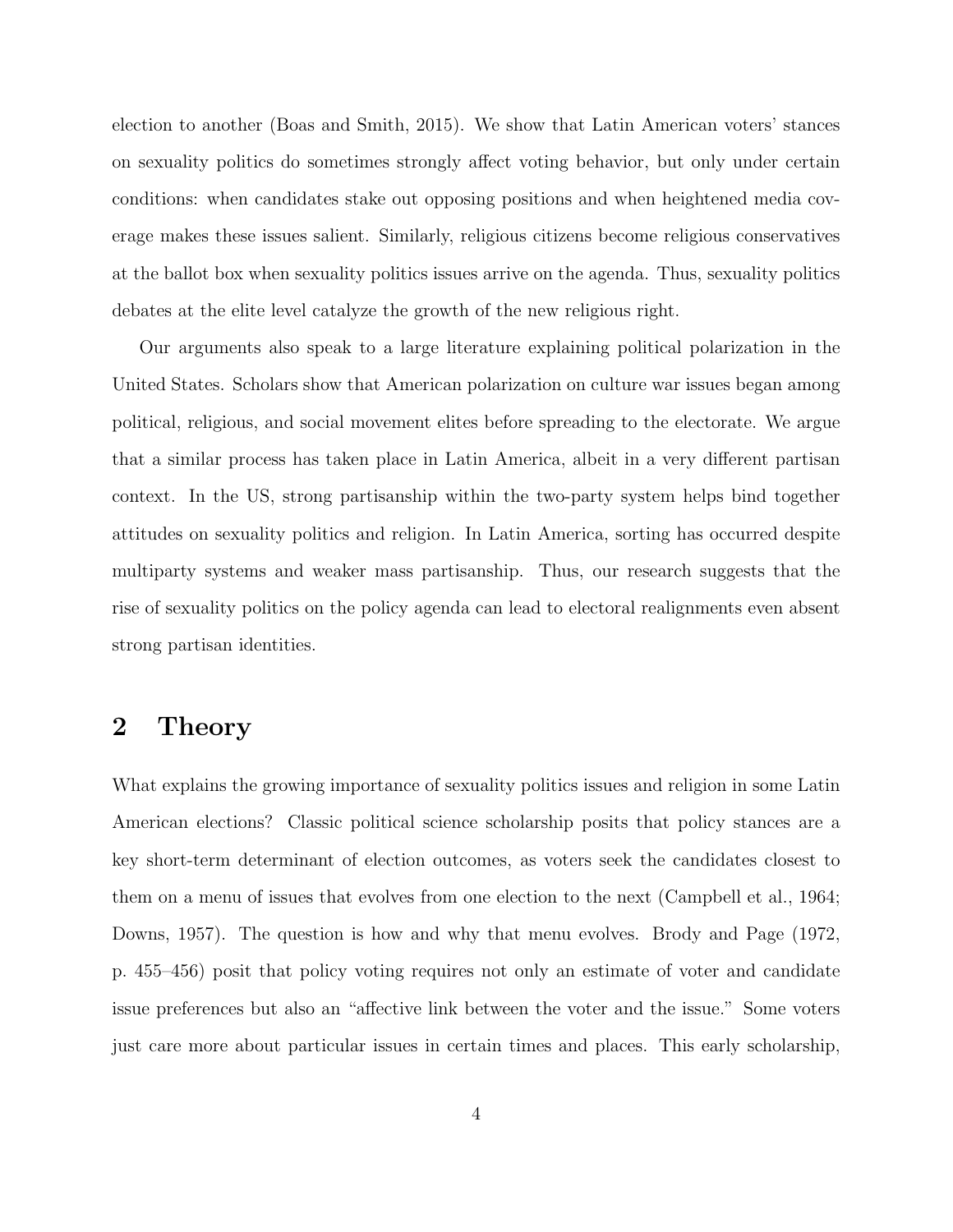however, leaves unresolved how context shapes such affective links.

One prominent hypothesis to explain the rise of sexuality politics in Latin America is that the explosive growth of evangelicalism and Pentecostalism has influenced voters' issue priorities [\(Corrales, 2020;](#page-32-3) [Costa, Marcantonio Junior and Castro, 2018\)](#page-32-4). The timing seems right: the percentage of Latin Americans adhering to evangelicalism and Pentecostalism has grown five-fold since 1970 [\(Pew Research Center, 2014\)](#page-36-3), coinciding with the rise of sexuality politics on political agendas. Like their counterparts worldwide, Latin America's evangelicals and Pentecostals adopt conservative theological stances, adhering to strict doctrinal interpretations that might seem to dovetail with conservative policy positions [\(Robbins, 2004\)](#page-36-4). The often implicit analogy to evangelicalism and Pentecostalism in the United States primes observers to expect a natural linkage between these traditions and culture war politics. Moreover, the growth of Pentecostalism and charismatic Christianity tracks the rising salience of LGBTQ policy issues in Sub-Saharan Africa [\(Grossman, 2015\)](#page-33-1).

On further scrutiny, though, this explanation looks incomplete. Prior to the 2000s, growing evangelicalism and Pentecostalism did not automatically translate into right-wing voting or produce a broader societal cleavage over sexuality politics. Evangelicals and Pentecostals have played a prominent electoral role in some Latin American countries since the 1980s [\(Freston, 2008\)](#page-33-2), yet a review found little evidence of a consistent linkage between evangelicalism and the ideology of vote choice as recently as 2012 [\(Boas and Smith, 2015\)](#page-30-3). Social pressures may induce members of evangelical churches to cohere in vote choice [\(Smith, 2019\)](#page-37-2), but those choices have not been uniformly rightist in Latin America. The same is true of issue attitudes. Latin American evangelicals and Pentecostals have taken substantially more leftist positions than their American counterparts on policy issues ranging from social welfare to the environment, perhaps owing to these traditions' historically lower- and working-class constituency [\(McAdams and Lance, 2013;](#page-35-1) [Smilde, 2007\)](#page-37-3). The broader comparative literature also suggests that analogies to the United States may mislead; U.S. evangelicals are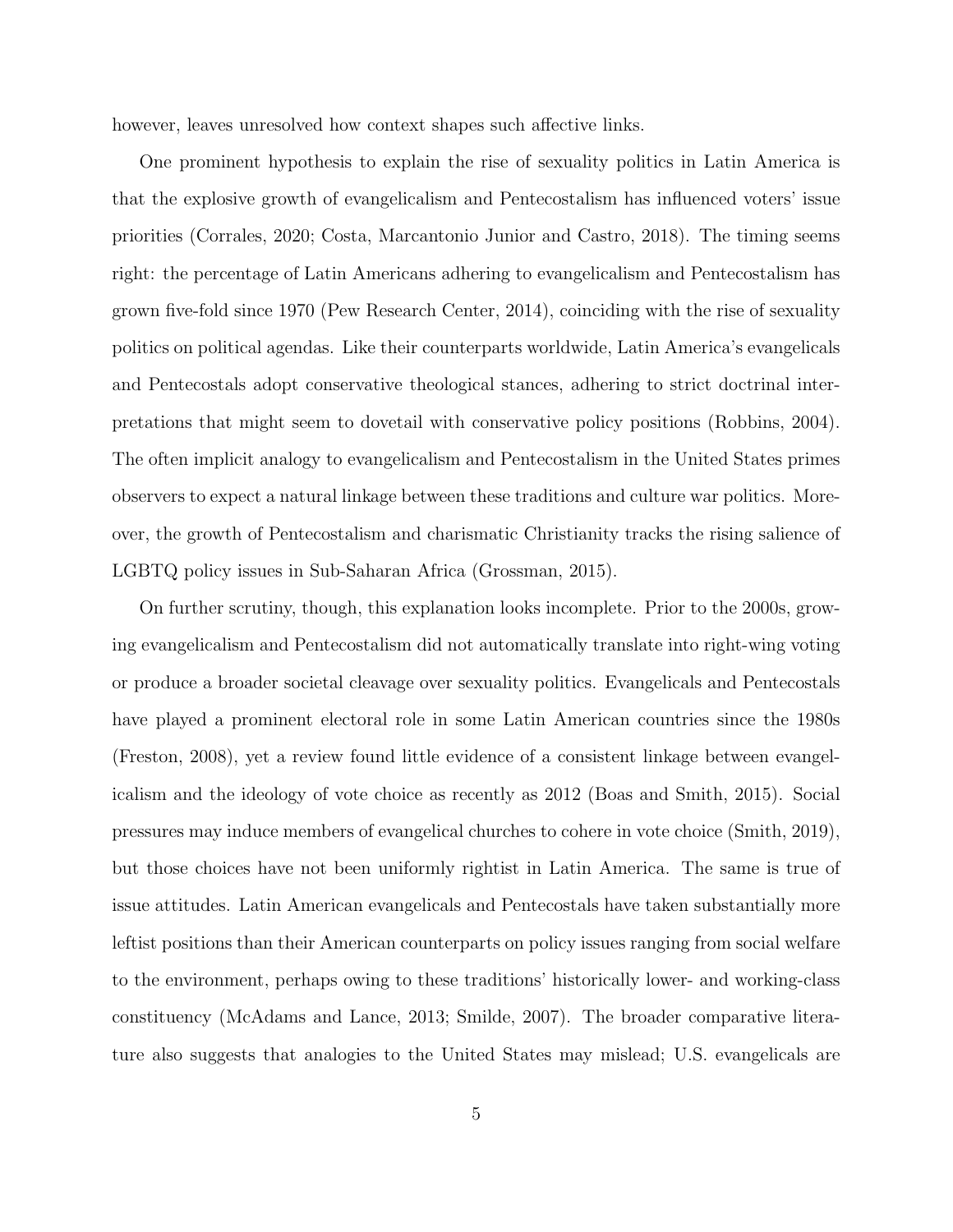substantially more politically conservative even than their counterparts in other wealthy English-speaking democracies [\(Bean, 2014\)](#page-30-4). In short, evangelical and Pentecostal conversion has built a growing cohort of Latin Americans who are conservative on sexuality politics issues, but conversion has not automatically created a consistently conservative voting bloc.

A second hypothesis relates to human development and modernization. While classic modernization theory believed that development would bring about a "death of religion" [\(Norris and Inglehart, 2011,](#page-36-5) p.3), more recent post-modernization arguments envision growing culture war conflict, as the push for progressive policies on sexuality and the family prompts a backlash from the remaining social and religious conservatives [\(Gaskins, Golder](#page-33-3) [and Siegel, 2013;](#page-33-3) [Inglehart and Welzel, 2005\)](#page-34-2). Scholars thus predict that human development will widen cleavages between religious conservatives and secular voters and intensify battles over sexuality politics issues. This perspective would argue that the growth of evangelicalism does not automatically produce conflict; rather, it does so only when it coincides with growing secularization and demands for policy liberalization.

The human development perspective offers an important insight: there can be no conflict over issues not yet on the political agenda, and liberalizing efforts on sexuality politics have gone furthest in Latin America's wealthier countries. Largely consistent with these arguments, we see major cleavages over abortion and LGBTQ rights in Argentina, Brazil, Chile, Colombia, and Costa Rica, but not in Guatemala, Paraguay, and Venezuela.

Yet there are reasons to believe that the relationship between sexuality politics attitudes and voting behavior should not simply intensify over time. First, even if sexuality politics becomes increasingly salient with economic development, particular policy issues within this cluster come and go from the agenda. In Peru, several same-sex civil unions bills were introduced in Congress between 2013–2016, but none was successful. More recently, conflict has centered on the treatment of gender in school curricula. In Argentina, attention to same-sex marriage spiked in 2010 as legislators were debating its legalization, but the issue's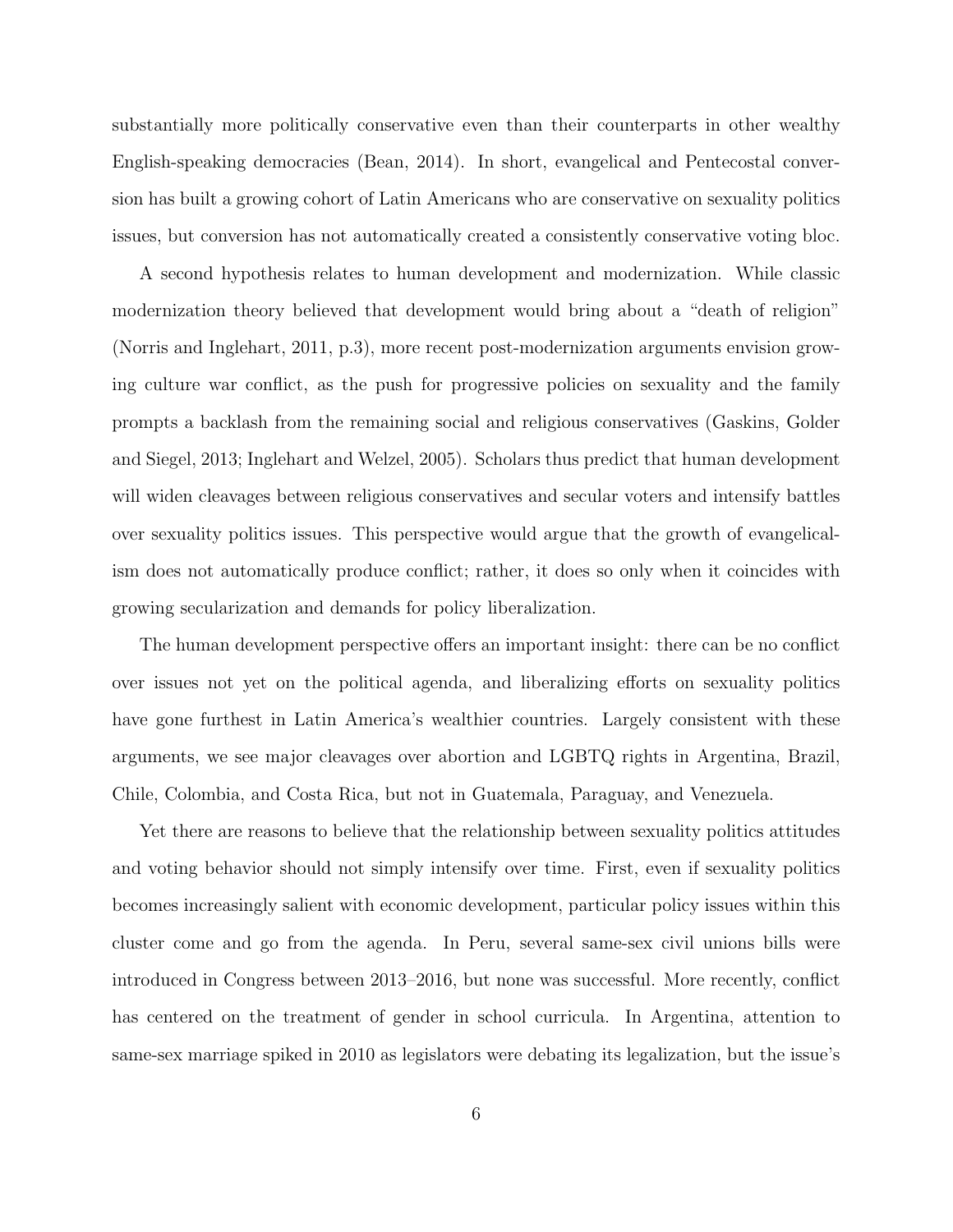salience declined significantly after the policy passed. The more recent battleground was the 2018–2021 struggle to legalize first trimester abortion, an issue seen as politically untouchable before feminist groups mobilized [\(Daby and Moseley, 2021\)](#page-32-1). As abortion, same-sex marriage, and related issues rise and fall on political agendas, the degree to which they influence voting behavior should fluctuate as well, rather than increasing steadily with economic development.

Beyond the timing of policy battles, issue attitudes are more likely to influence voting behavior when candidates differentiate themselves on those issues. If an issue becomes salient due to media coverage or social movement pressure, but major candidates strategically ignore it or all adopt similar positions, public attitudes on this issue are unlikely to affect voting behavior. In Chile, [Raymond](#page-36-6) [\(2021\)](#page-36-6) shows that religion influences voting behavior only when candidates are divided by religious affiliation or associated policy stances. Throughout Latin America, leftist and rightist candidates reliably take opposing positions on economic redistribution and security, but they have not consistently done so with sexuality politics. In the Appendix, we show that Latin American party programs vary little on "traditional morality" issues such as divorce, abortion, or church–state separation, and they often ignore these issues entirely. This lack of differentiation may result from left-wing parties' ambivalence on these issues [\(Friedman, 2009\)](#page-33-4), born out of a desire to prioritize redistribution and a pragmatic recognition that many low income voters hold socially conservative attitudes.

In emphasizing issue salience and candidate position-taking, we shift the focus from gradual social change to the specific actors who place sexuality politics on the agenda: social movements and political and judicial elites. In the United States, ideological polarization and electoral realignment around culture war issues began with political and social elites, followed by a parallel transformation at the mass level in the 1990s and 2000s [\(Fiorina,](#page-33-5) [Abrams and Pope, 2005;](#page-33-5) [Hunter, 1992;](#page-34-3) [Layman and Green, 2006\)](#page-34-4). In recent decades, Latin American social movements and elites have led a similar realignment by placing new issues on the agenda. Though the region's political class has generally hewed to the right on economic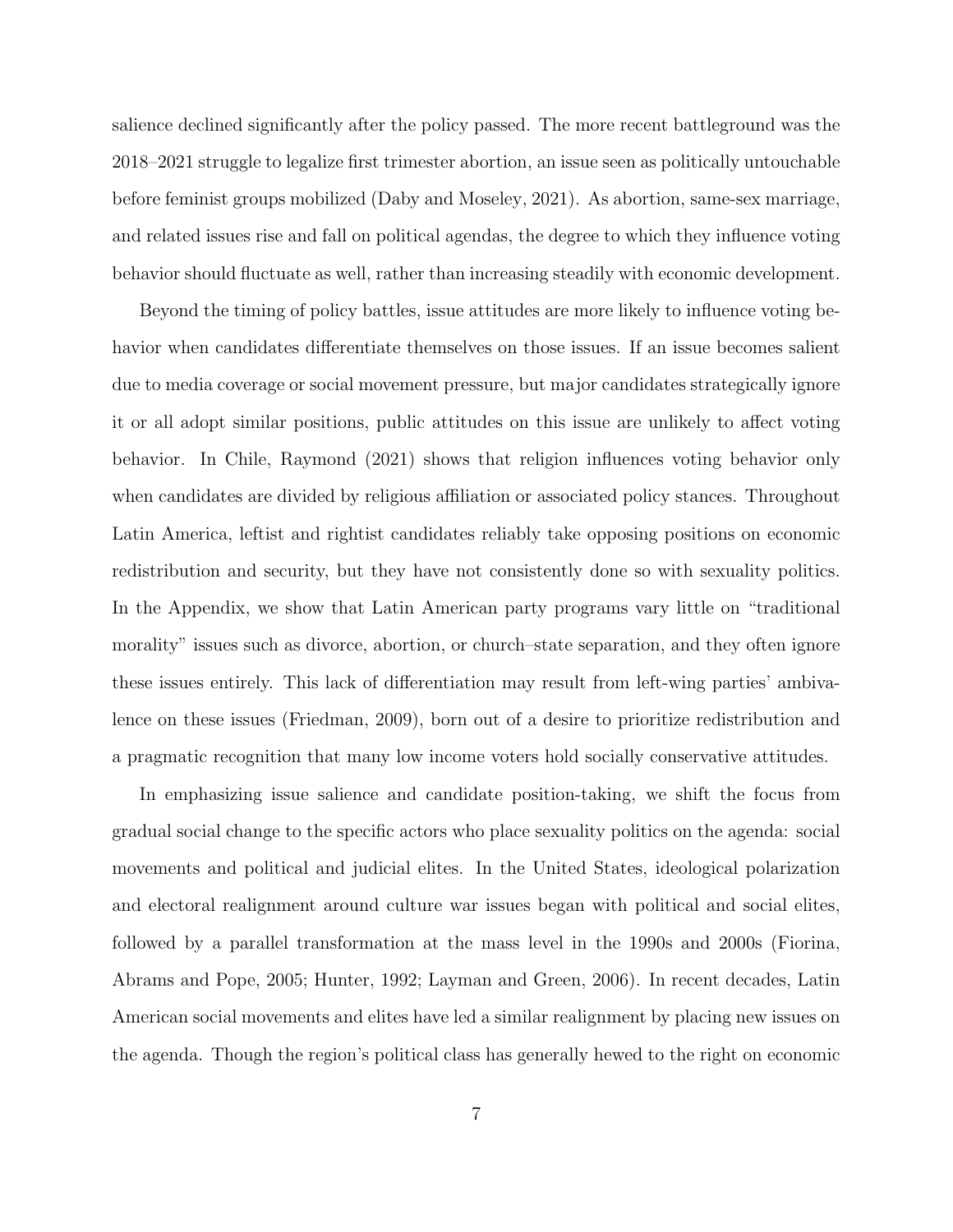matters and questions of democracy [\(Stevens, Bishin and Barr, 2006\)](#page-37-4), on average they hold more progressive attitudes than the general public on same-sex marriage, abortion, and related issues [\(Boas and Smith, 2019;](#page-30-5) Corral González, 2013). Progressive policy initiatives have typically responded to feminist and LGBTQ movements, rather than widespread public demand for policy change [\(Daby and Moseley, 2021;](#page-32-1) Díez, 2015; Encarnación, 2016; [Htun,](#page-33-7) [2003\)](#page-33-7). And progressive triumphs have often spawned conservative social movements that further shape public opinion. Examples include "Don't Mess with My Children," founded to oppose progressive sexual education curricula in Peru, and movements to ban abortion in Mexican states following progressives' success in legalizing it in the capital [\(Corredor, 2019;](#page-32-6) Reuterswärd, 2021; [Rousseau, 2020\)](#page-36-7). When wedge issues transform political agendas in such a fashion, candidates are more likely to stake out opposing positions, and those that remain neutral risk electoral decline [\(Chhibber, 1999\)](#page-31-4), as in Costa Rica's 2018 election.

When sexuality politics rises in salience and candidates stake out opposing positions, religious communities intensify individual realignments. As in the United States [\(Putnam and](#page-36-8) [Campbell, 2012\)](#page-36-8), abortion and same-sex marriage are the two long-standing issues that most strongly cleave the Latin American electorate along religious lines. In the Appendix, we show that religious attendance strongly depresses support for same-sex marriage and abortion in Latin America. By contrast, religious attendance and Protestant (versus Catholic) affiliation are associated with progressive—not conservative—positions on economic redistribution and crime. Hence, when sexuality politics remains a latent cleavage, religious affiliation and church attendance may actually push Latin Americans to vote for the left. However, when sexuality politics becomes salient, we expect that religious citizens will crystallize as a conservative electoral base. In the process, this transformation may partially crowd out traditional issue cleavages, such as the economy [\(De La O and Rodden, 2008\)](#page-32-7).

We also expect different issues to produce different religious cleavages. Diverse Christian theological traditions shape political views in different ways; Latin American evangelicals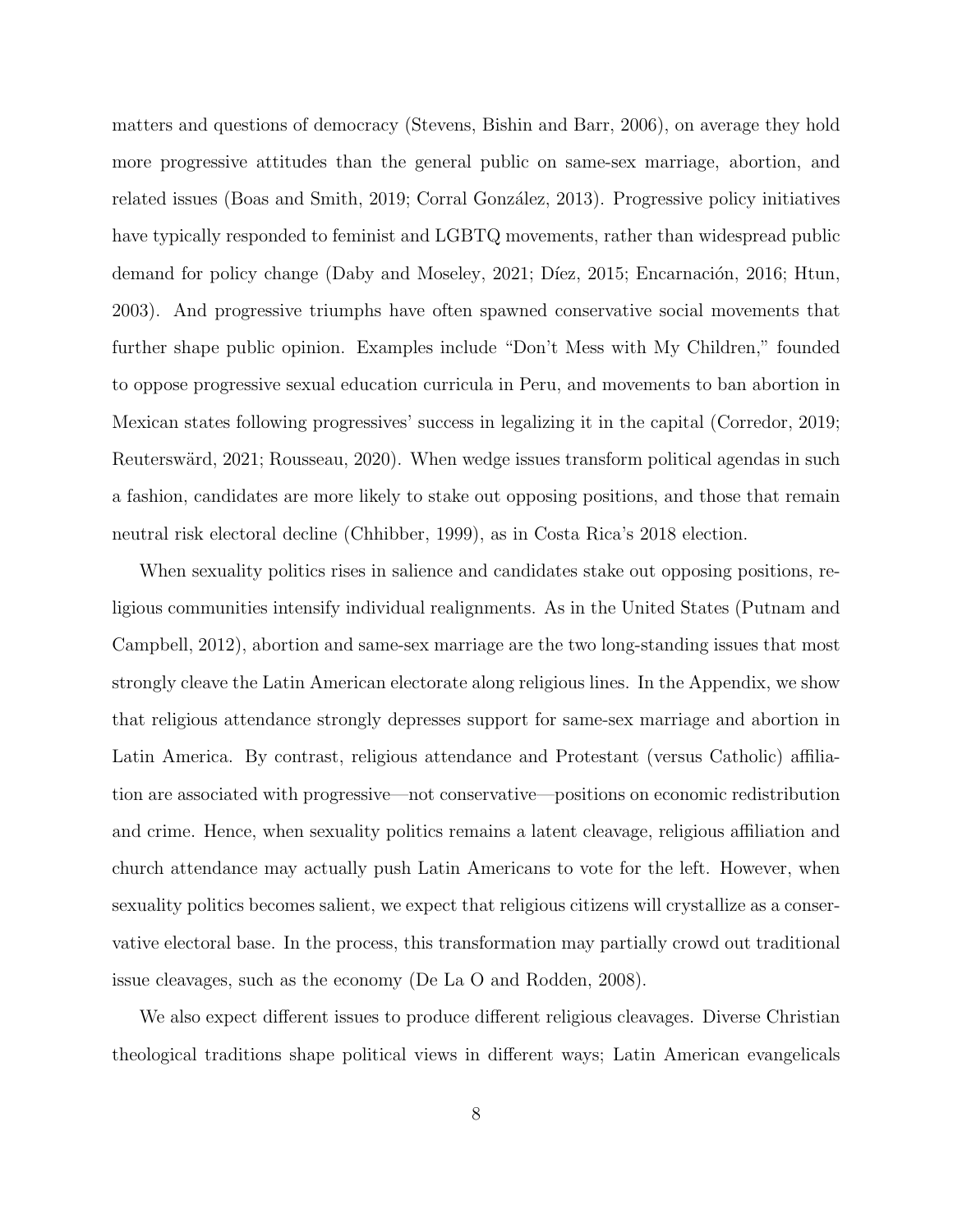are generally more conservative than Catholics on homosexuality and gender, whereas religiously devout Christians from both traditions tend to oppose abortion [\(Smith, 2019\)](#page-37-2). In the Appendix, we show that across Latin America, there is no difference between Catholics and evangelicals in abortion attitudes, after accounting for differences in church attendance. However, an inter-group gap in views on same-sex marriage persists. As a result, policy debates over abortion should produce an electoral cleavage on the basis of religiosity, while debates on same-sex marriage will trigger electoral gaps between Catholics and evangelicals.

If religion influenced voting behavior simply via its effect on issue attitudes, it might be a relatively unimportant part of the story, located far back in the "funnel of causality" from demographics to vote choice [\(Campbell et al., 1964\)](#page-31-1). However, we expect that when sexuality politics increases in salience, religion will influence voters' decisions in multiple ways, beyond the effect mediated by issue attitudes. First, social pressure within religious communities often leads to high levels of political cohesion, as churches orient vote choice through social and identity-based processes [\(Djupe and Gilbert, 2009;](#page-32-8) [Smith, 2019\)](#page-37-2). Even church members who are personally unconvinced on the issues may end up voting with their fellow congregants. Second, religious leaders may deliberately work to strengthen the linkage between policy attitudes and vote choice through active campaigning or less overtly partisan messages during sermons or other interactions with church members.

Based on the discussion above, we formulate and test the following hypotheses:

H1a. When sexuality politics issues are more salient, views on these issues will be more strongly linked to vote choice.

H1b. When candidates stake out opposing positions on sexuality politics issues, views on these issues will be more strongly linked to vote choice.

H2a. When sexuality politics issues are more salient, both religiosity and evangelical religious affiliation will be more strongly linked to vote choice.

Our theoretical discussion also implies that when candidates adopt different positions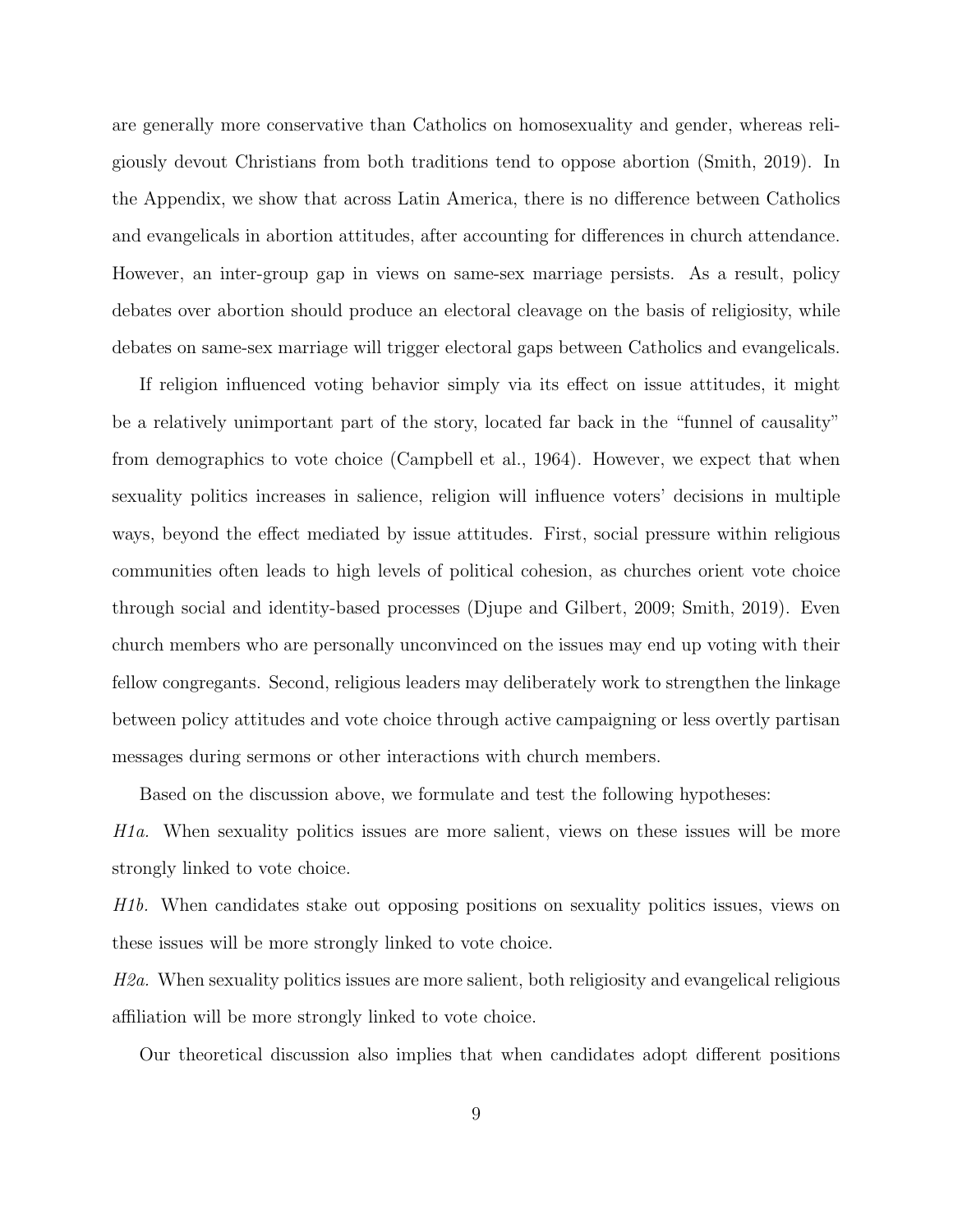on sexuality politics issues, both religiosity and evangelical religious affiliation will be more strongly linked to vote choice  $(H2b)$ , though we do not test this particular hypothesis, due to our lack of a comprehensive measure of candidates' campaign platforms and the impossibility of experimentally manipulating religion or religiosity.

## 3 Empirical Analysis

To test our hypotheses, we combine two distinct research designs: a candidate-choice conjoint experiment conducted via an online survey in Brazil, Chile, and Peru, and multilevel analysis of voting behavior in multiple waves of the AmericasBarometer and Latinobarómetro surveys, conditioning on coverage of same-sex marriage and abortion in major newspapers during the period surrounding the election. These two research designs complement one another. The conjoint experiment testing H1b allows for a causal interpretation of the effect of candidate issue stance on vote intention in a hypothetical election in three countries. The multilevel analysis testing H1a and H2a shifts to a real-world context and expands the scope of our analysis to multiple years of elections in 15 countries.

## 3.1 Conjoint Experiment

## 3.1.1 Research Design

The candidate-choice conjoint experiment was embedded in online surveys that were fielded in Brazil, Chile, and Peru from May 7–22, 2019. As discussed below, progressive legislative initiatives have made sexuality politics issues particularly salient in these countries during the 2010s. However, major presidential candidates have not consistently adopted contrasting positions on these issues, meaning that voters may have lacked opportunities to act on their issue opinions. Respondents were recruited via Facebook advertisements, a common approach to convenience sampling for online surveys in comparative politics [\(Boas, Christen-](#page-30-6)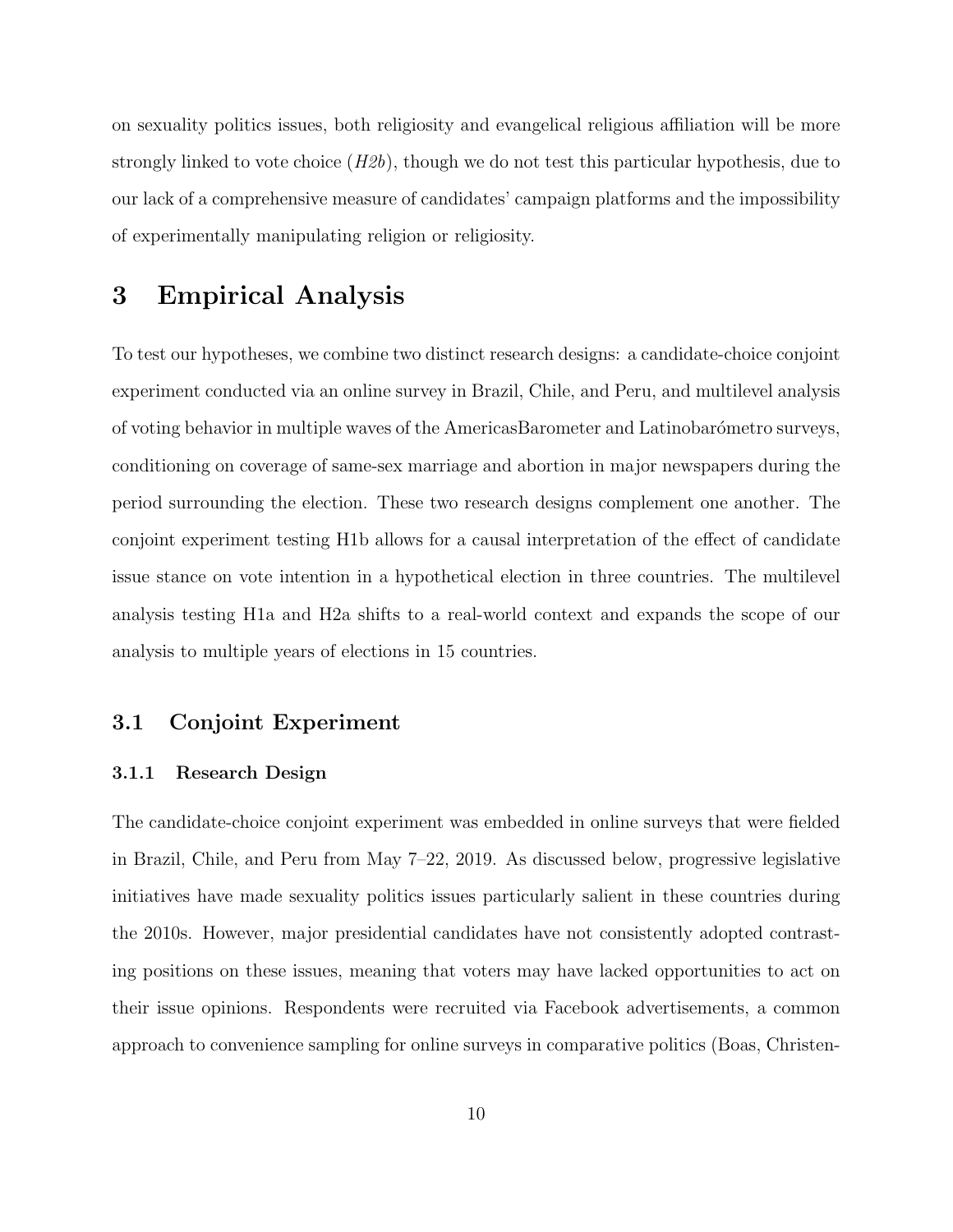[son and Glick, 2020\)](#page-30-6). To ensure a diverse sample, advertisements were targeted to Facebook users in distinct strata of age, sex, and region in each country. The valid N for each survey was 1817 respondents in Brazil, 3732 in Chile, and 3698 in Peru. Sampling details and data on representativeness are in the Appendix.

The conjoint experiment presented subjects with a choice between two hypothetical candidates for Congress and asked which one they would vote for. Subjects read the following introductory text (the name of the office varied across countries) and then were presented with a table of candidate attributes, with the value of each attribute for each candidate randomly chosen from among the two options.

Imagine that the legislative elections were this coming Sunday and that you were deciding between two candidates for federal deputy / deputy / congressperson with the following characteristics. Which candidate would you vote for?

| Candidate A                                   | Candidate B                                     |
|-----------------------------------------------|-------------------------------------------------|
| Sex: Male                                     | <b>Sex:</b> Female                              |
| Age: 39 years                                 | Age: 56 years                                   |
| <b>Education:</b> Completed college           | <b>Education:</b> Completed high school         |
| <b>Occupation:</b> Businessman/woman          | <b>Occupation:</b> Merchant                     |
| <b>Political Experience:</b> Has been mayor   | <b>Political Experience:</b> No prior office    |
| <b>Religion:</b> Evangelical                  | <b>Religion:</b> Catholic                       |
| <b>Abortion policy:</b> Maintain current laws | <b>Abortion policy:</b> Complete ban            |
| <b>Economic policy:</b> Stimulate private en- | <b>Economic policy:</b> Increase state partici- |
| terprise                                      | pation                                          |
| Crime policy: More prisons and tougher        | Crime policy: Social development to             |
| penalties                                     | prevent crime                                   |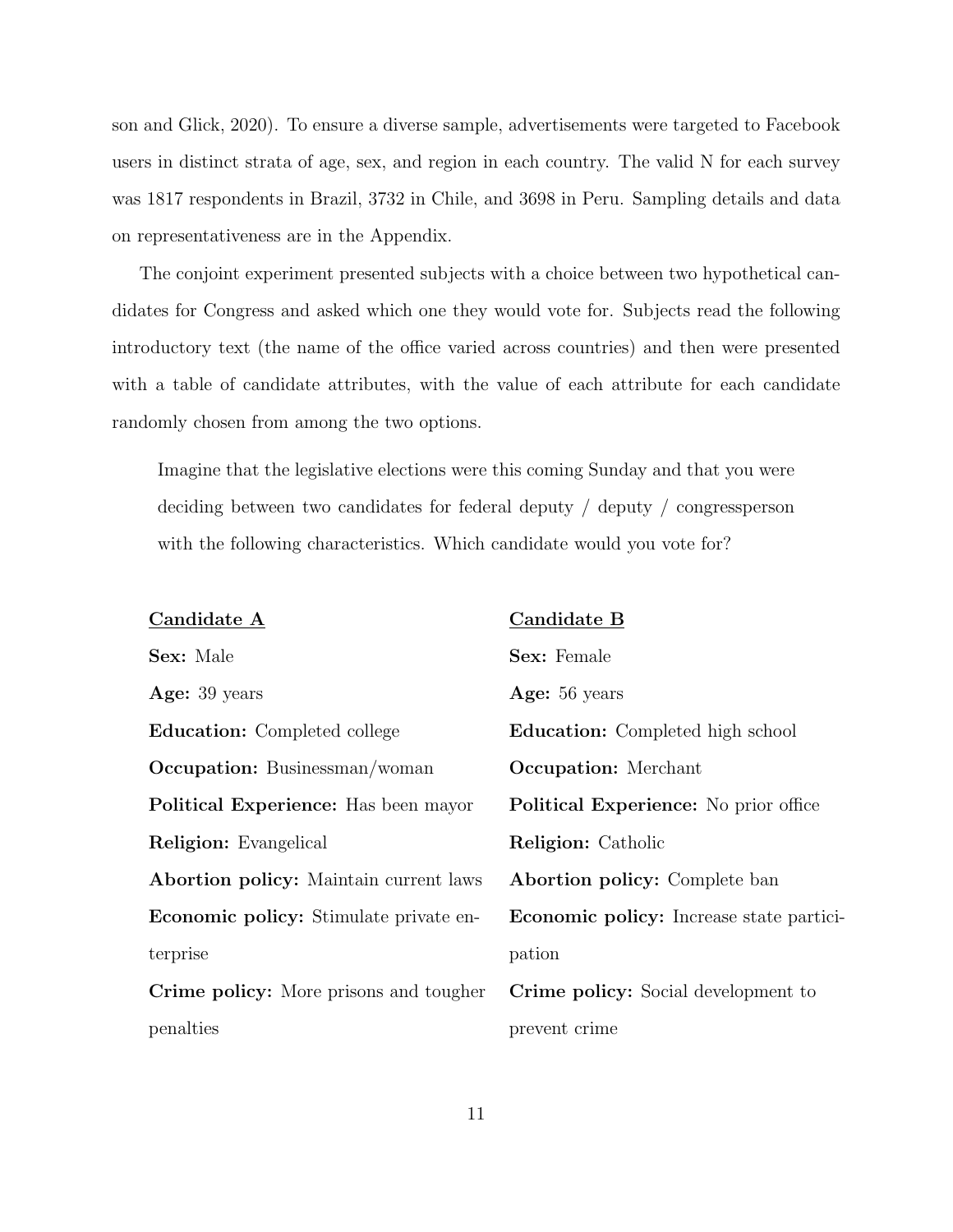As is standard in conjoint experiments, each profile was randomized independently of the other, so while the two profiles could differ in every attribute, as shown here, they almost always involved some common traits. To prevent anchoring biases while still allowing for a logical presentation of items, the three policy positions were randomly shown either first or last, and within the policy and non-policy block, the order of items was fully randomized. To increase statistical power, the conjoint experiment was repeated three times for each respondent, with a new random draw of candidate characteristics each time.

Policy positions in the conjoint experiment were constrained to those that an evangelical representative might reasonably take. On economic and crime policy, evangelical issue positions span the ideological spectrum, so progressive and conservative stances are both plausible. By contrast, few evangelical politicians publicly advocate for liberalizing abortion laws, so the leftmost plausible position on this issue is to maintain the status quo, which is roughly similar across countries. All three allow therapeutic abortion; Chile and Brazil permit abortion in cases of rape or fetal inviability (in Brazil, only due to anencephaly); and Chile also allows it in cases of incest [\(Marcus-Delgado, 2019\)](#page-35-2). Since laws on same-sex partnerships differ more significantly across countries, this issue was not included.

Prior to the conjoint experiment, and separated from it by a block of questions about party identification and vote in previous elections, respondents were asked for their own issue positions on abortion, economic, and crime policy. Choices included the same two positions that the candidates could adopt; for abortion, respondents were also offered the option of legalization. Measuring respondents' pre-treatment preferences may have primed them to pay attention to these issues in the conjoint experiment, potentially inflating their effect on vote choice. However, we aim to simulate a real campaign environment in which candidates are actively priming particular issues. Moreover, our comparison of interest is among the three issue areas, which were all equally emphasized prior to the treatment.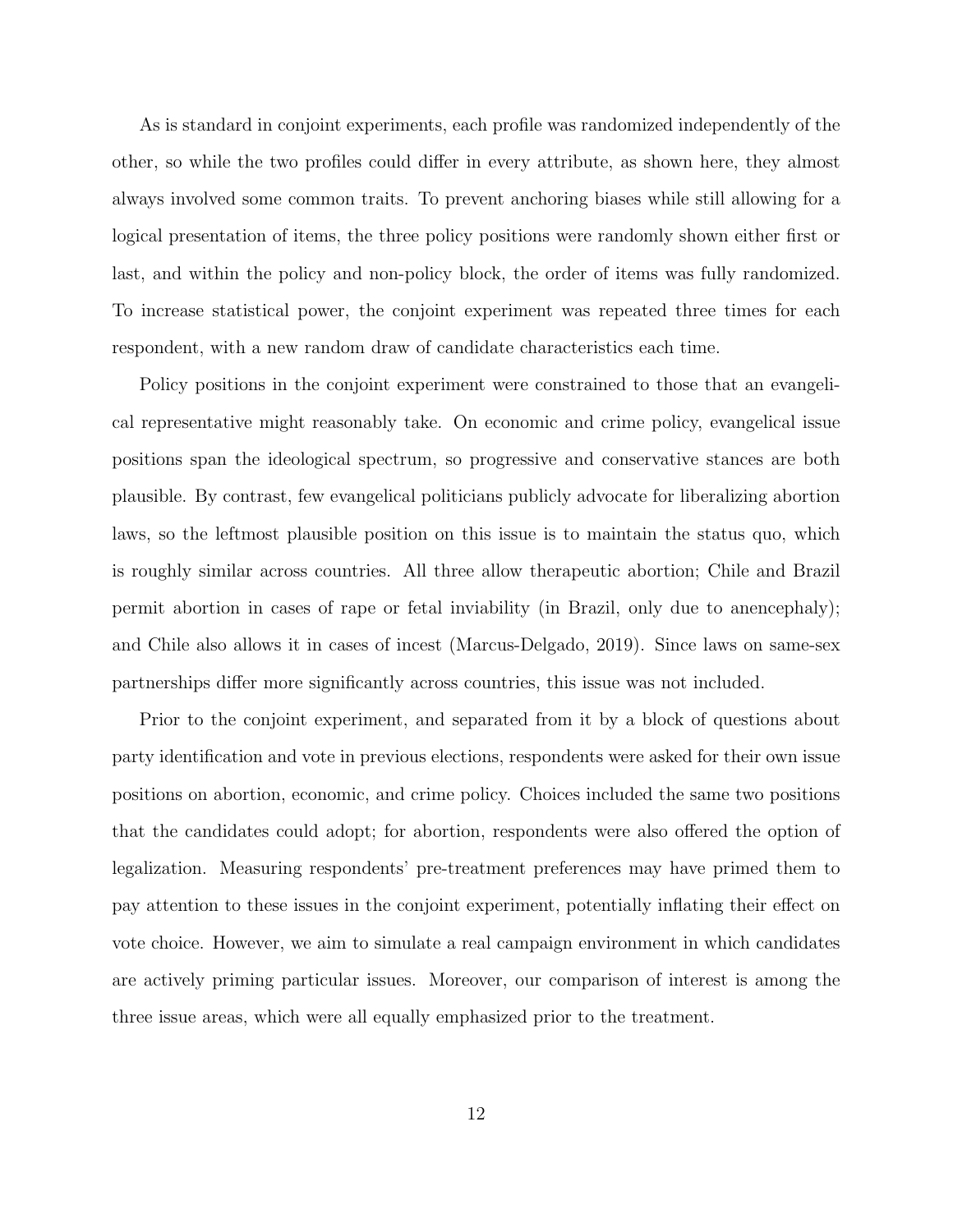## 3.1.2 Specification and Results

The analysis of the conjoint experiment examines the effect of a candidate taking the same issue position as the respondent on the probability of voting for that candidate over a randomly chosen opponent. For abortion, where candidate issue positions were restricted, respondents who favor full legalization are treated as agreeing with candidates who want to maintain current laws. Since candidate positions are fully randomized, agreement or disagreement on each issue is independent of all other characteristics of the candidate as well as the respondent. Hence, an ordinary least squares regression of vote choice on indicators for policy agreement provides unbiased estimates of the causal effect for each issue. Specifically, for respondent i, candidate profile j  $(1 \text{ or } 2)$ , and choice task k  $(1, 2, \text{ or } 3)$ , we estimate the following regression:

$$
Vote_{ijk} = \beta_0 + \beta_1 AgreeAbortion_{ijk} + \beta_2 AgreeE company_{ijk} + \beta_3 AgreeCrime_{ijk} + \epsilon_{ijk}
$$

The unit of analysis is the candidate profile, six of which were evaluated by each respondent (three choices among two profiles). Hence, the valid N for each regression is six times the number of respondents: 10,902 for Brazil, 22,392 for Chile, and 22,188 for Peru. Vote takes on the value of 1 if the candidate's profile was chosen, and 0 if it was not. Since  $\epsilon_{ijk}$  will be correlated within choice tasks (if one candidate is chosen, the opponent is not) as well as respondents, standard errors are clustered on the respondent i [\(Hainmueller, Hopkins and](#page-33-8) [Yamamoto, 2014\)](#page-33-8).

Results from the conjoint experiment offer strong support for H1b: when we experimentally induce variation in the issue positions of hypothetical candidates, voter-candidate agreement on abortion has large effects on voting behavior (Figure [1\)](#page-14-0). Averaging across all other candidate characteristics and issue positions, agreeing on abortion raises the probability of supporting the candidate over a randomly chosen opponent by 21 percentage points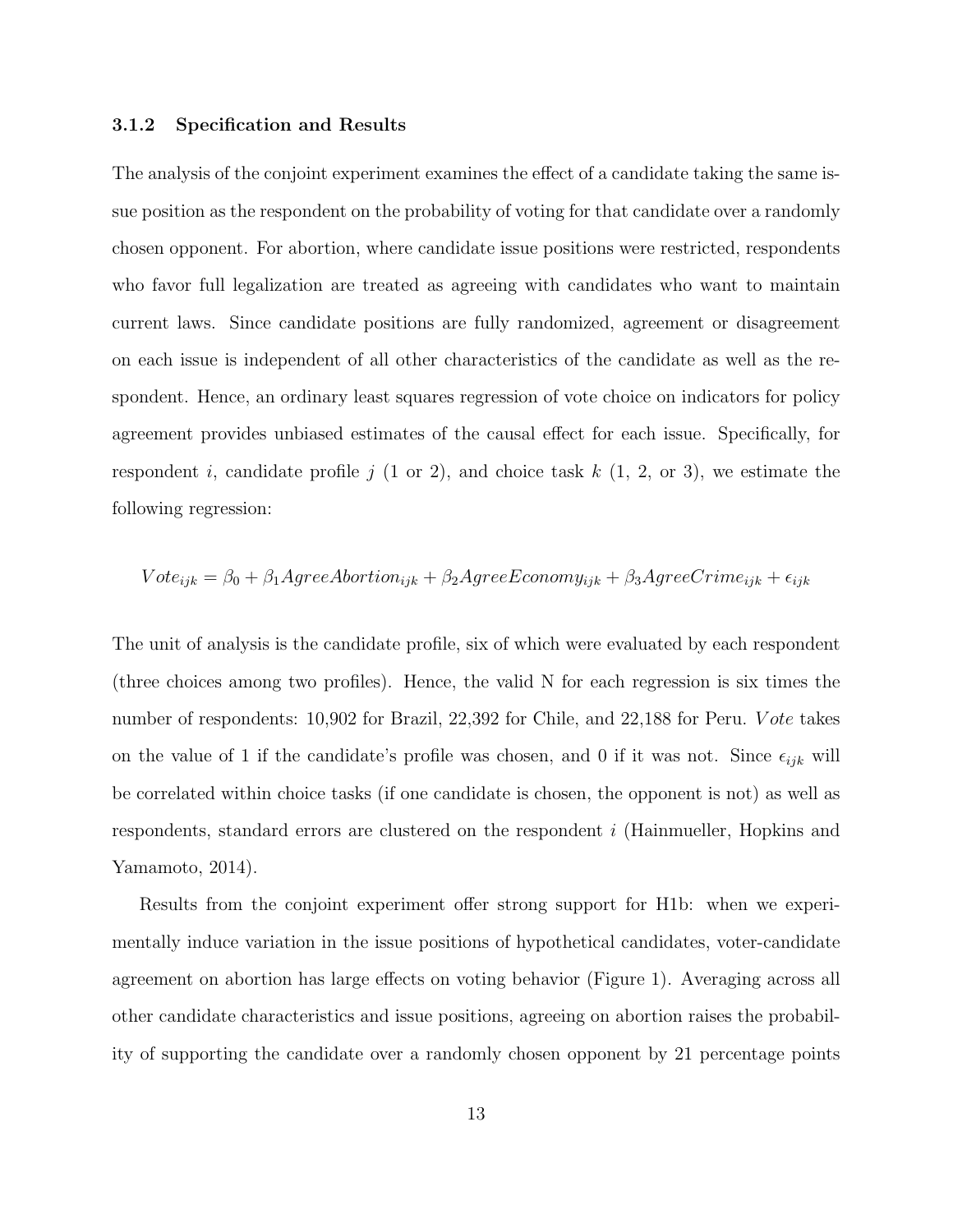

<span id="page-14-0"></span>Figure 1: Effects of Policy Agreement on Vote Choice: Conjoint Experiment

Dependent variable is an indicator for voting for the candidate; independent variables are indicators for policy agreement on each issue. Icons give point estimates and lines give two-sided 95 percent confidence intervals. Standard errors are clustered on the respondent.

in Brazil, 25 percentage points in Chile, and 16 percentage points in Peru. These effects are of similar magnitude to voter-candidate agreement on the economy or crime.[3](#page-14-1)

The conjoint experiment has the advantage of allowing for a causal interpretation of the effect of voter-candidate agreement on each policy issue. Moreover, presenting candidate profiles with a variety of different characteristics and randomizing the order in which the issue stances appear makes the choice task more realistic, disguises the purpose of the experiment, and enhances external validity when compared to vignette experiments that manipulate only a single characteristic of the politician.

However, conjoint experiments still present a fictionalized scenario in which voters are asked to choose candidates absent all other influences on voting behavior, including partisan-

<span id="page-14-1"></span><sup>3</sup>As shown in the Appendix, when we limit the data to those choice tasks where candidates differ in their policy stances such that only one candidate agrees with the respondent, coefficient estimates are about twice as large and compare similarly to one another as those reported here.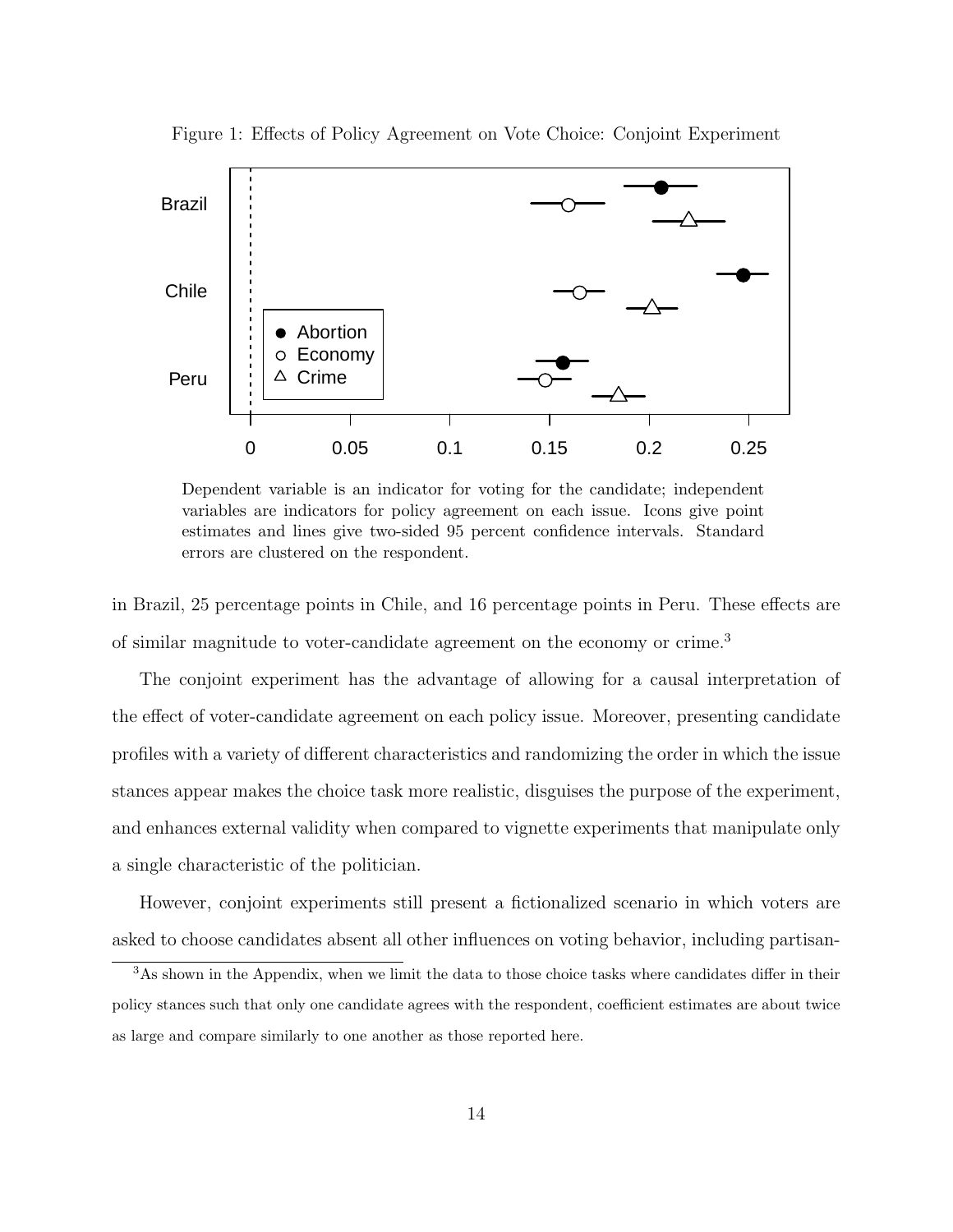ship, clientelism, campaigns, and church-based social influence. In such contexts, effects of the experimental stimuli on voting behavior are often unrealistically large and unreplicable in the real world [\(Boas, Hidalgo and Melo, 2019\)](#page-30-7). Hence, to gauge whether sexuality politics issue positions correlate with voting behavior in actual elections, and to assess the role of religion, we turn to an observational analysis of survey data.

## 3.2 Multilevel Analysis

## 3.2.1 Contextual Measures

For our public opinion analysis, we develop real-world measures of the salience of abortion and same-sex marriage. Our contextual measures reflect the frequency with which these issues are mentioned in news coverage in each country-year, following [Grossman](#page-33-1) [\(2015\)](#page-33-1). Using the Factiva database, we identified the major newspaper with the most complete fulltext coverage for each Latin American country and ran searches on terms for abortion and same-sex marriage or civil unions (see Appendix for specific search terms and newspapers). Newspapers vary in the amount of coverage they devote to any given topic, and the Factiva database has more complete coverage of some publications in recent years, so we standardize coverage of abortion and same-sex marriage by the number of stories about politics, measured via a full-text search on the term "politica." Due to limited full-text newspaper coverage, we have no measures for El Salvador, Honduras, and Nicaragua and no measure of same-sex marriage for the Dominican Republic.

The resulting raw measures, ranging from 0 to 0.173 for abortion and 0 to 0.116 for samesex marriage, represent the ratio of the number of stories on each issue to the total number of stories about politics. Figure [2](#page-17-0) summarizes these measures for each of the 15 countries for which we have data. The major spikes in coverage are readily identifiable as corresponding to periods of high salience for abortion or same-sex marriage, typically because of a proposed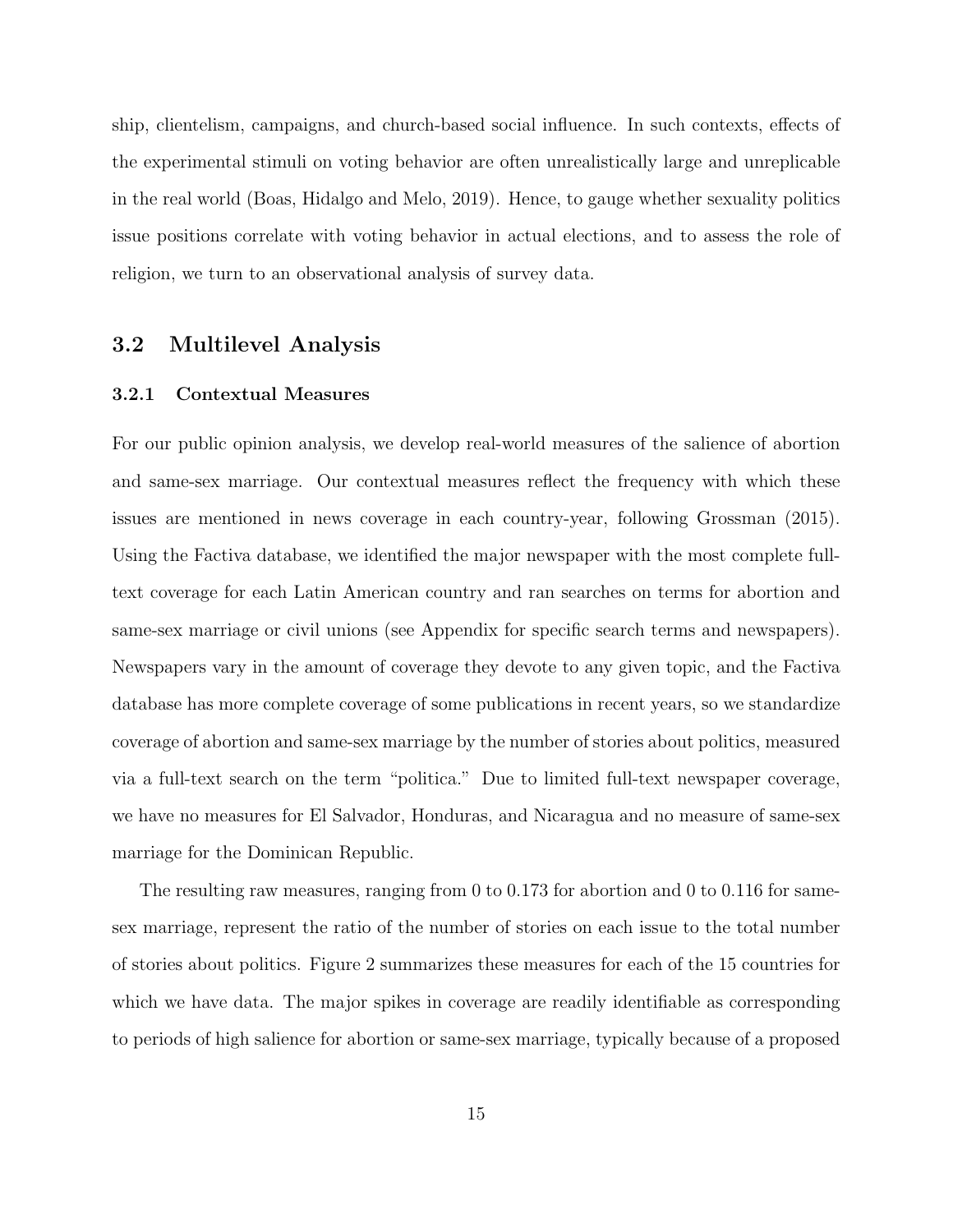or actual policy change, as summarized in Table [1.](#page-16-0)

| Country        | Abortion Peak          | Same-Sex Marriage Peak                |
|----------------|------------------------|---------------------------------------|
| Argentina      | 2018 legalization bill | 2010 legalization                     |
| <b>Bolivia</b> |                        | 2011 legalization bill                |
| <b>Brazil</b>  | 2010 election          | 2013 legalization                     |
| Chile          | 2017 liberalization    | 2017 legalization bill                |
| Colombia       |                        | 2013 legalization                     |
| Costa Rica     |                        | 2018 IAHCR ruling                     |
| Ecuador        |                        | 2019 legalization                     |
| Mexico         | 2007 decriminalization | 2010 legalization (Mexico City), 2016 |
|                | (Mexico City)          | legalization proposal (national)      |
| Peru           |                        | $2013-16$ civil unions bills          |
| Uruguay        | 2012 legalization      | 2013 legalization                     |

<span id="page-16-0"></span>Table 1: Identifying Peaks in Coverage of Sexuality Politics Issues

Countries with no identifiable peaks for these issues during the period of coverage also serve to validate the measure. For abortion, all countries with low and steady levels of coverage experienced no legislative change or proposed change during the period of coverage, and in most of them, abortion is either totally prohibited or allowed only to save the life of the mother [\(Marcus-Delgado, 2019\)](#page-35-2). Likewise, the three countries with consistently low levels of same-sex marriage coverage, Guatemala, Paraguay, and Venezuela, have seen little progress on LGBTQ rights. In these countries, abortion or same-sex marriage are largely off the political agenda, a fact that is reflected in the absence of newspaper coverage.

For a contextual measure of salience to use in our regressions, we averaged the news coverage ratios from the year of the election in question and the previous year in order to develop a smoothed estimate of the salience of these topics in the lead-up to each political contest. Since the AmericasBarometer asks about vote in prior elections, these contextual measures are lagged to the time of the election. We then rescaled the proportions to run from 0 to 1 and transformed them by taking their square roots. Histograms of the resulting contextual variables are included in the Appendix.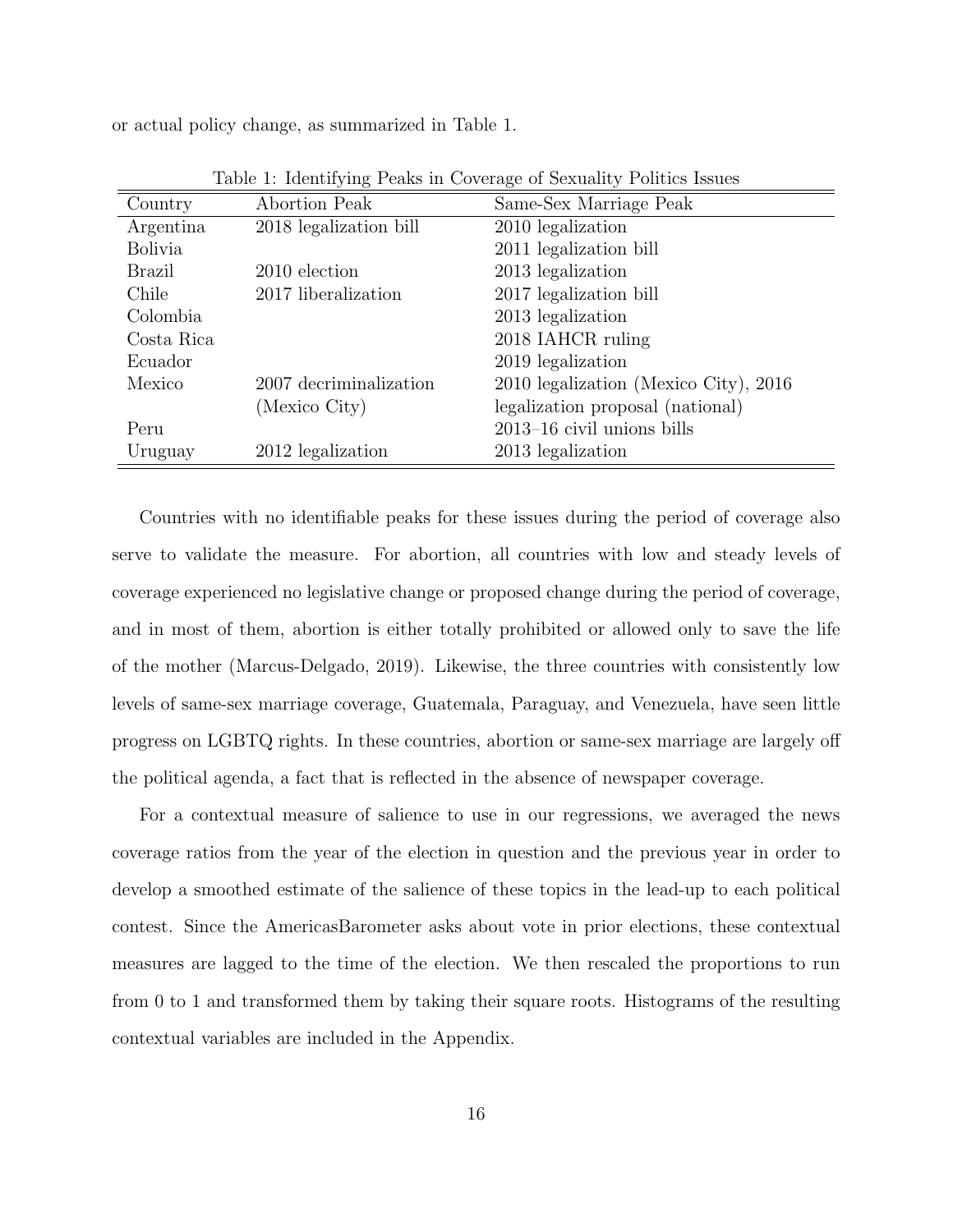<span id="page-17-0"></span>

17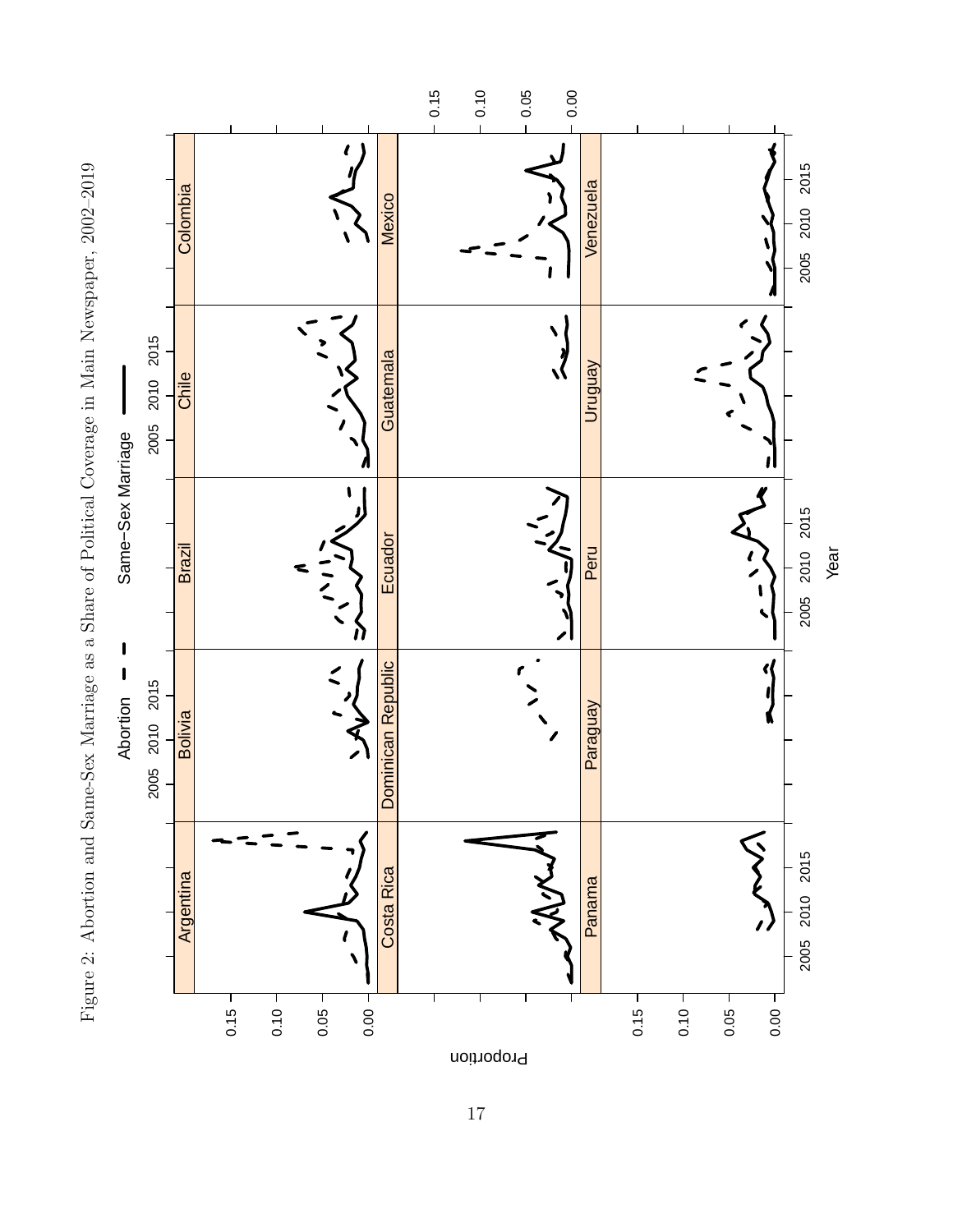## 3.2.2 Survey Data

Our multilevel analysis integrates these contextual measures with public opinion data to examine how issue salience modifies the relationship between a series of individual level variables and voting behavior. Our primary source is the 2012, 2014, 2016–17, and 2018–19 waves of the AmericasBarometer by the Latin American Public Opinion Project (LAPOP), all of which inquired about respondents' support for therapeutic abortion as well as same-sex marriage. The former is measured via a yes/no question: "Do you believe that the interruption of pregnancy, or an abortion, is justified when the life of the mother is in danger?" The latter is measured via the question "How strongly do you approve or disapprove of same-sex couples having the right to marry," with responses on a 10-point Likert scale from strongly disapprove (1) to strongly approve (10). We recode abortion views as a dichotomous measure indicating support for the right to a therapeutic abortion, and same-sex marriage views on a 0 to 1 scale. For both recoded variables, higher numbers indicate the more progressive policy position.

To test the conditional impact of religion and religiosity, we use two measures. The first is self-identified religious affiliation, recoded as Catholic, evangelical/Pentecostal, no religion, and other religion. The second is church attendance, which we recode to run from 0 ("never or almost never") to 1 ("more than once a week"). Since this latter item was not asked in the 2014 AmericasBarometer, the religion analysis incorporates only 2012, 2016–17, and 2018–19. In the remainder of the analysis, we control for religious affiliation but not religious attendance, to maximize the number of waves we can include.

To account for potentially confounded ideological and policy views, we include a number of other attitudinal measures. We control for economic views using the only relevant question that is present in all four survey waves: "The (Country) government should implement strong policies to reduce income inequality between the rich and the poor. To what extent do you agree or disagree with this statement?" Answers are measured on a 7-point Likert scale,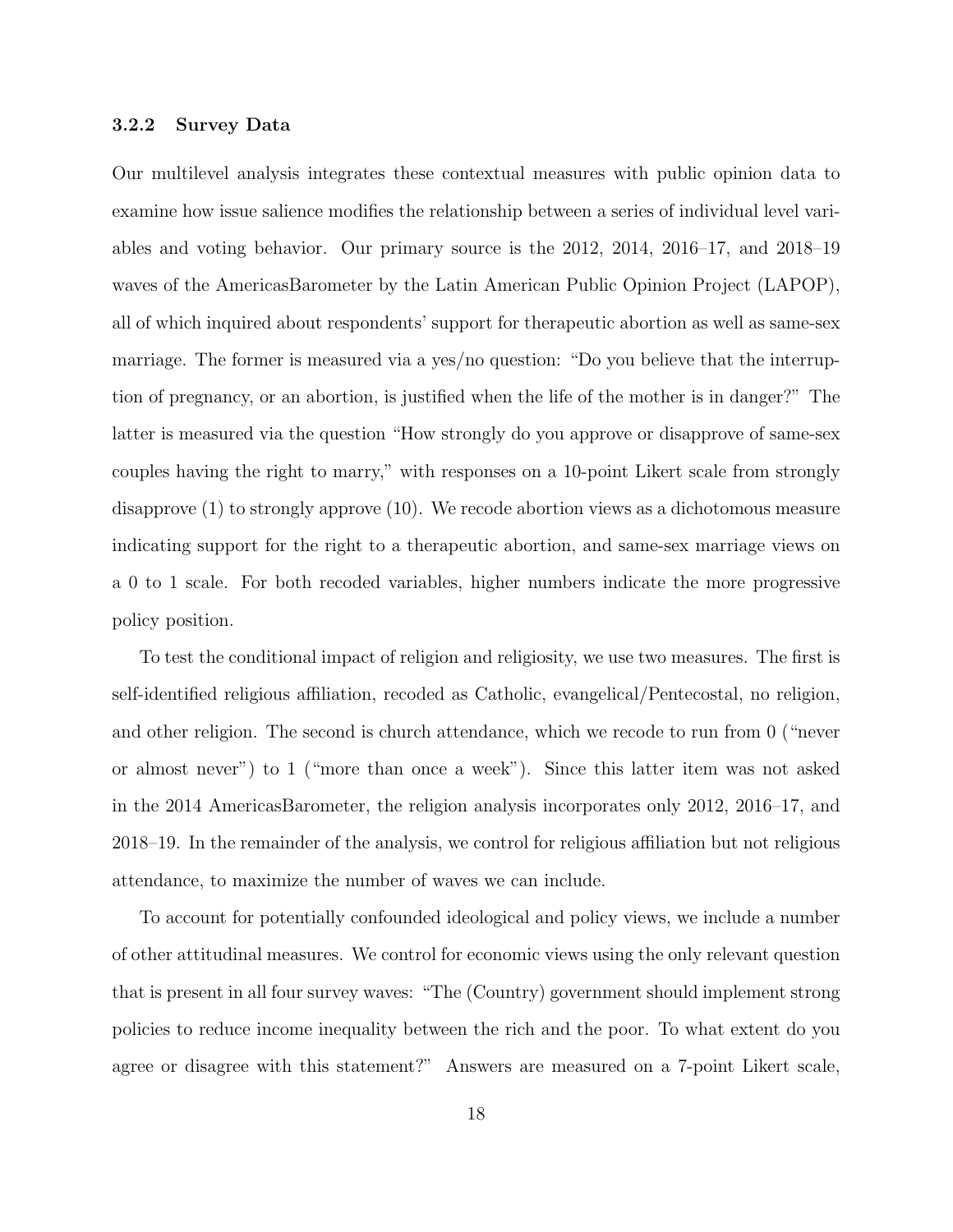recoded 0–1, with higher numbers indicating support for redistribution. In some models, we also include a dichotomous indicator of support for tough-on-crime policies ("fighting crime by increasing punishment"), which was asked in most but not all country-years. To measure ideology, we include indicator variables for those placing themselves on the left (positions 1–4) or right (positions 7–10) of the 1–10 ideological scale. Given high and non-random rates of non-reporting of ideology [\(Zechmeister and Corral, 2013\)](#page-37-1), we include respondents with missing values on these questions, coding them as 0 on our "leftist" and "rightist" dummy variables. Finally, we incorporate relevant demographic variables potentially confounded with religion and policy attitudes, including gender, household wealth, education, age, ethnic identification, and size of place of residence.

Our dependent variable is the ideological direction of vote choice. The underlying measure involves a question about respondents' vote in the last presidential election (the first round in the case of majority runoff systems). Across all countries and waves, 57% of respondents name a candidate or party in response to this question. To generate a dependent variable that can be compared across countries, we follow [Carlin, Singer and Zechmeister](#page-31-0) [\(2015\)](#page-31-0) in transforming vote for specific candidates/parties into a 1–10 measure of the ideology of vote choice. We merge in left-right estimates for each candidate/party from the Parliamentary Elites in Latin America (PELA) surveys from each country, in which legislators are asked to place major politicians and parties on a 1–10 left–right scale. Our values are drawn from the PELA wave most proximate to the specific election mentioned in the AmericasBarometer survey question. We use the mean ideological rating of the politician, if available, and party ratings otherwise.[4](#page-19-0) Details about a few difficult-to-score cases are in the Appendix. As the dependent variable runs from 1 to 10 and is approximately normally distributed, with a mean of 5.7, all our analysis uses standard multilevel linear models, which facilitates interpretation of effects directly from regression results.

<span id="page-19-0"></span><sup>&</sup>lt;sup>4</sup>In instances where both are available, personal and party ratings are correlated at 0.94.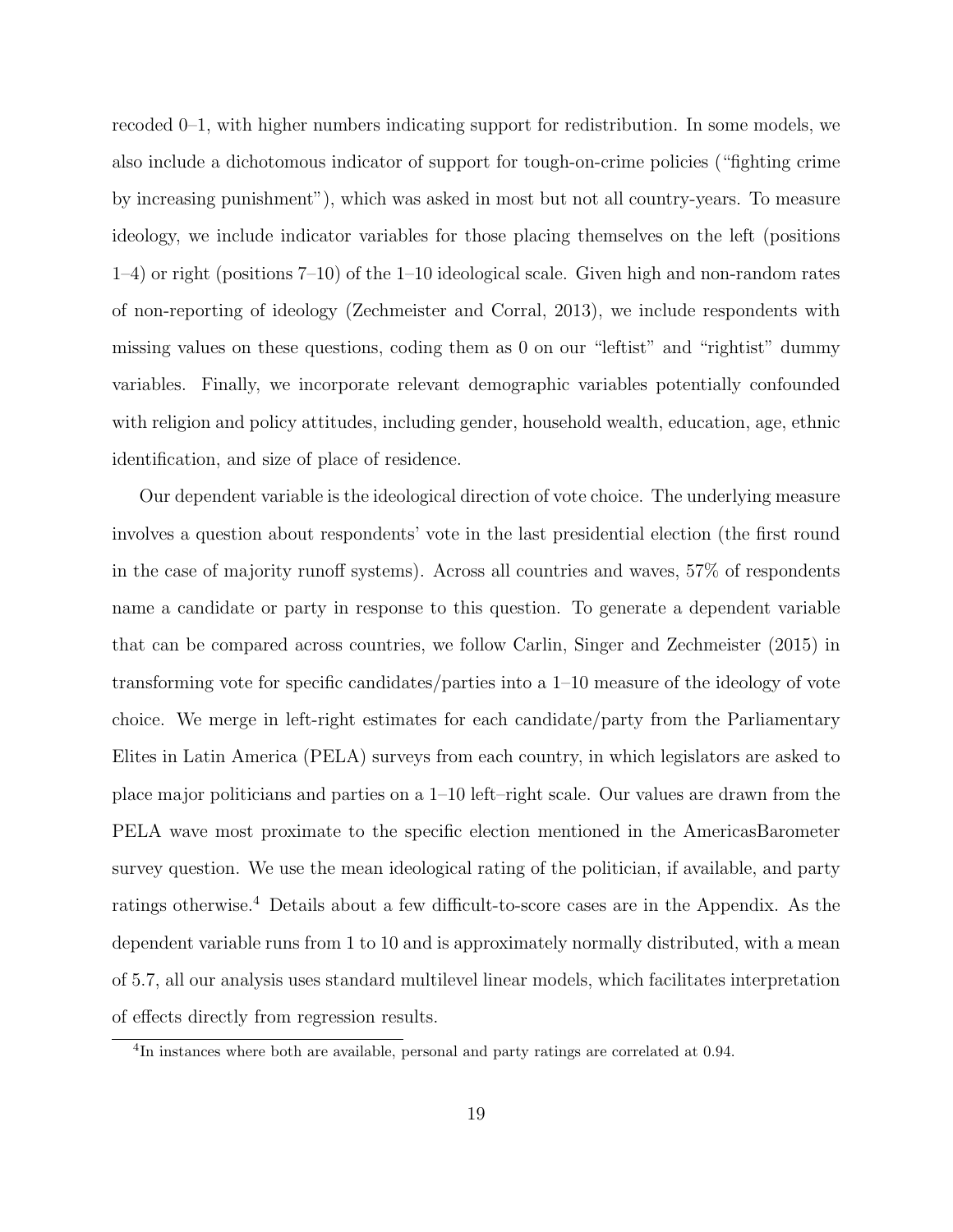An Appendix table summarizes the countries, elections, and survey waves for which we have valid measures of news coverage, as well as the share of respondents from each wave voting for candidates or parties for whom we lack a valid measure of ideology. For most countries, we are able to use all four AmericasBarometer waves. For the Dominican Republic and Paraguay, we drop the 2012 wave; for Guatemala, we also omit 2014. On average, candidates for whom we lack ideology measures garnered only 1.0% of the vote. The only case where this figure rises above 5% is Chile's 2013 election, which featured an unusual number of outsider or small-party candidates.

## 3.2.3 Results

The results of our analysis provide strong support for our hypotheses that issue salience modifies the role of sexuality politics attitudes and religion in shaping vote choice. Figures [3](#page-21-0) and [4](#page-22-0) show our key results, based on full, multivariate multilevel models. The Appendix contains tables corresponding to these figures, as well as results from a separate, unconditional analysis.

Figure [3](#page-21-0) supports H1a: the impact of sexuality politics attitudes is strongly contingent on news coverage. In the right panel, we find that the effect of same-sex marriage attitudes on the ideology of vote choice varies with news coverage of the issue. In times and places in which same-sex marriage is highly salient, same-sex marriage attitudes are predicted to matter more than economic views, and nearly as much as ideological identification. The left panel shows that news coverage of abortion likewise moderates the effect of abortion attitudes on vote choice. However, we also find a counterintuitive result: in times and places where abortion is not widely discussed, people who support therapeutic abortion tend to vote for rightist candidates. We discuss this finding in the following section.

Figure [4](#page-22-0) examines the interaction between news coverage of each issue and measures of religion or religiosity: evangelical versus Catholic identification and church attendance. The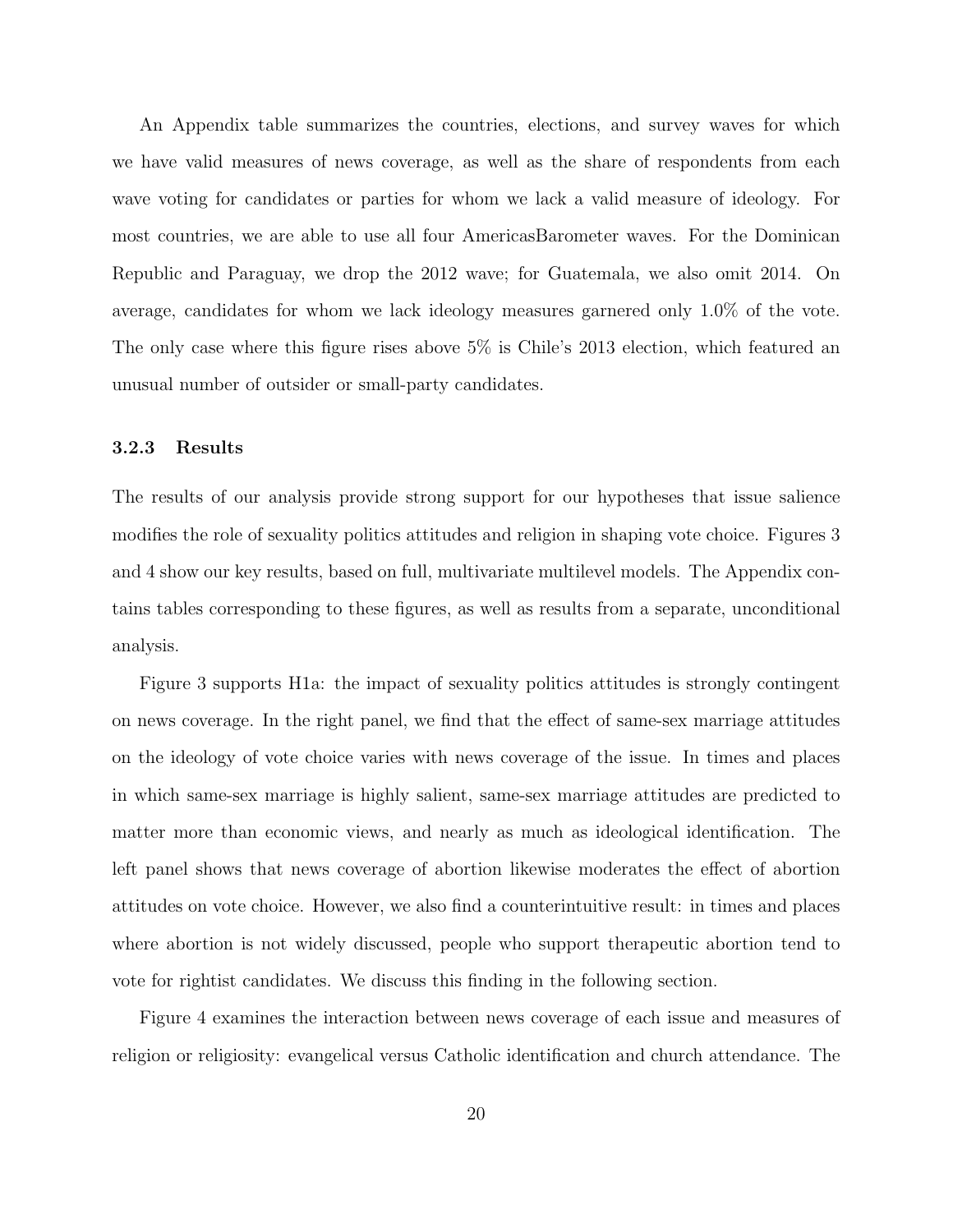

<span id="page-21-0"></span>Figure 3: Vote Choice as a Function of Issue Attitudes and News Coverage

figures show that when abortion and same-sex marriage are in the news a great deal, religious cleavages emerge, supporting H2b. As expected, abortion coverage more strongly shapes the cleavage between religious and secular citizens (as measured by church attendance), while same-sex marriage coverage affects the cleavage between evangelicals and Catholics but only weakly moderates the effect of church attendance on ideology of vote choice.

## 3.2.4 Further Analysis of Abortion Attitudes

In Figure [3,](#page-21-0) we unexpectedly found that where there is little news coverage of abortion, people who support therapeutic abortion (i.e., when the mother's health is in danger) have tended to vote for right-leaning candidates. One potential explanation concerns the nature of the abortion question in the AmericasBarometer. Therapeutic abortion is a relatively limited right, and it is legal in most countries in Latin America [\(Marcus-Delgado, 2019\)](#page-35-2).

Source: AmericasBarometer 2012–2019.

Figure plots the marginal effect of each issue attitude on the ideology of vote choice (higher values  $=$  rightist voting). 95% confidence intervals shown; estimates based on full multivariate model shown in Appendix.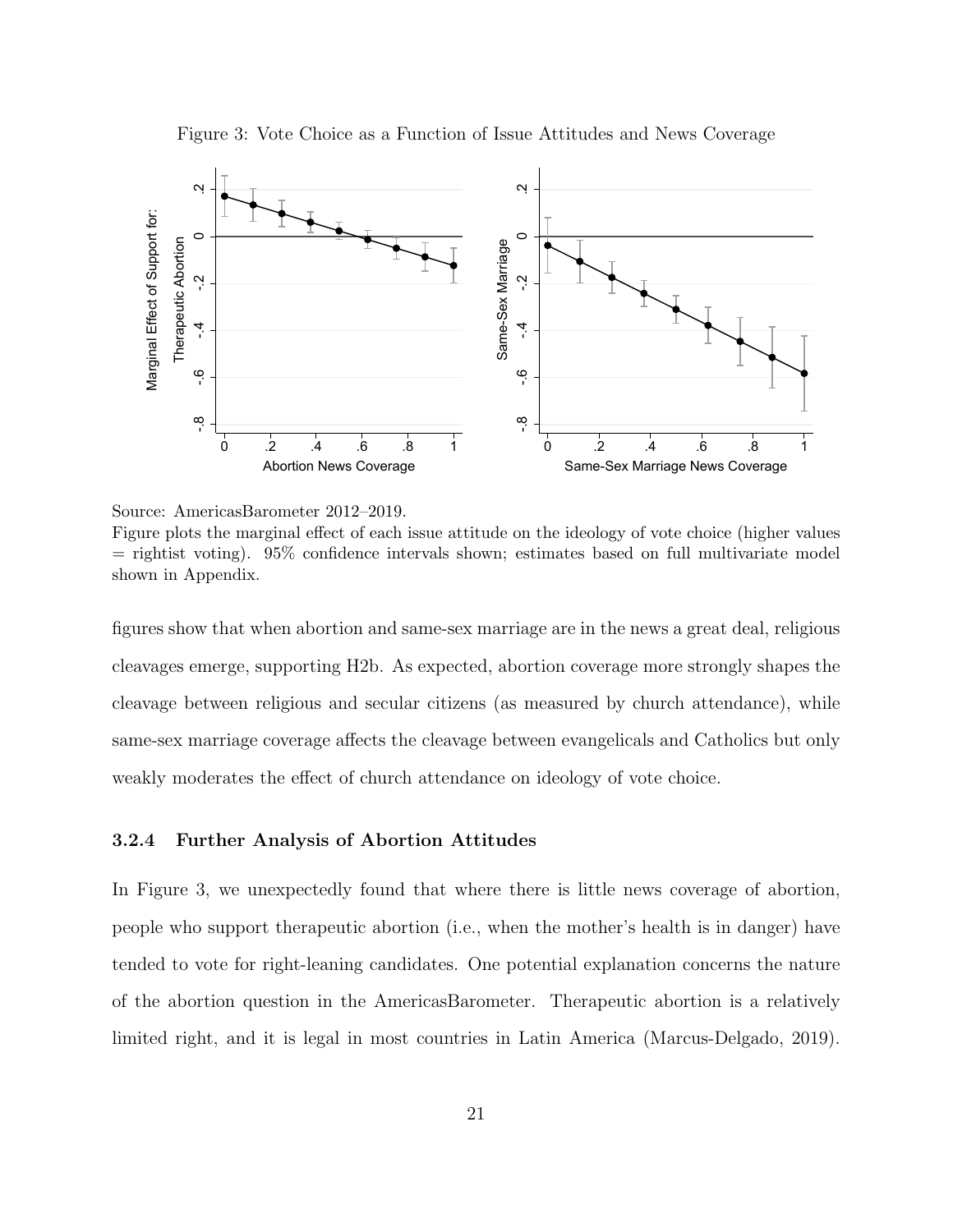

<span id="page-22-0"></span>Figure 4: Vote Choice as a Function of Religion Variables and News Coverage

The top panes plot the gap in ideology of vote choice between evangelicals and Catholics; the bottom panes plot the marginal effect of church attendance (higher values  $=$  rightist voting). 95% confidence intervals shown; estimates based on full multivariate model shown in Appendix.

Source: AmericasBarometer 2012, 2016/17, and 2018/2019.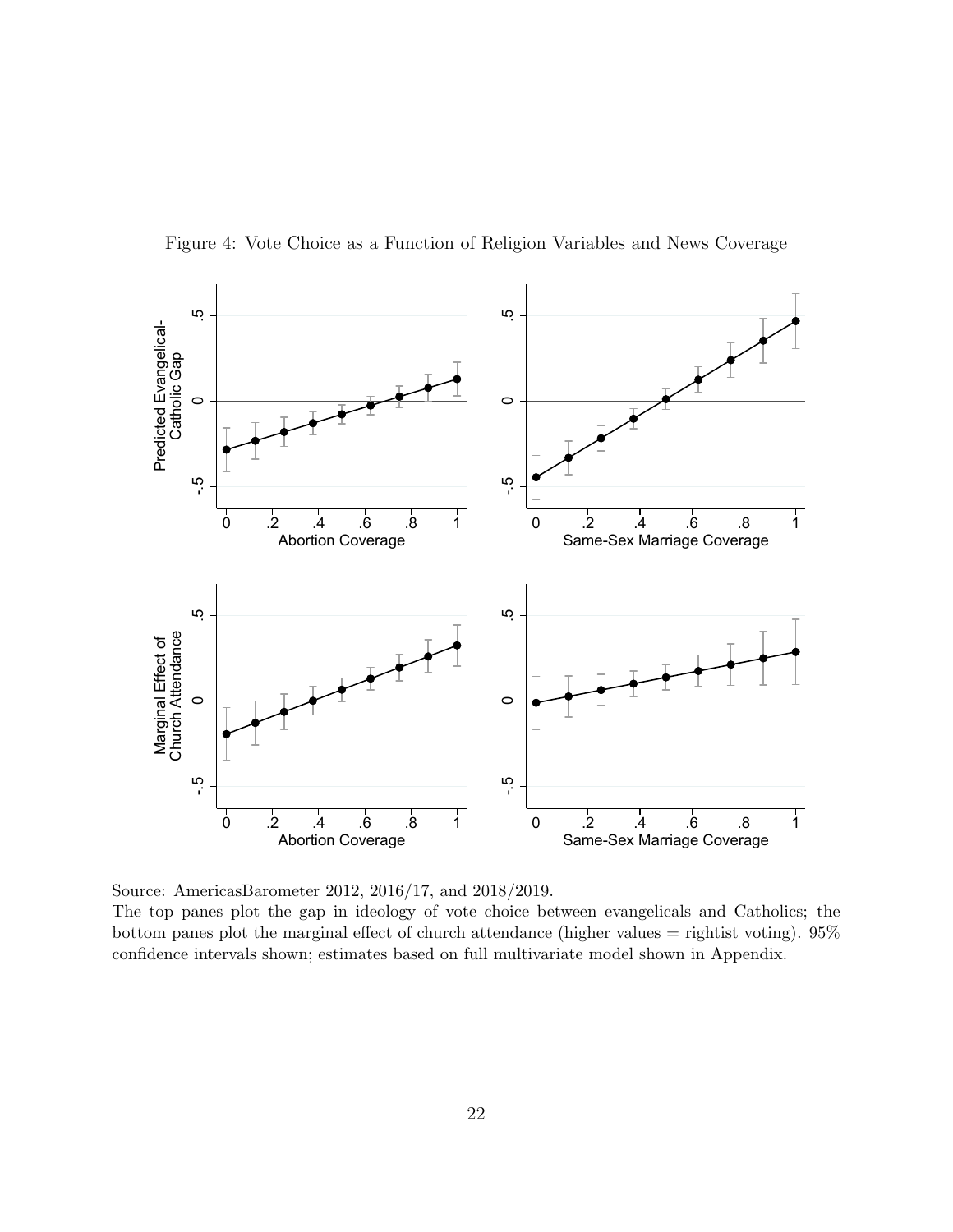Perhaps when potential legal changes are not on the agenda, those who support the status quo tend to vote for candidates on the center-right for other reasons.

To examine whether the limited nature of the AmericasBarometer abortion question affects our results, we turn to the  $2004$ ,  $2007$ , and  $2015$  waves of the Latinobarómetro, which included a broader and more sensitive measure of abortion attitudes, on the same 1–10 Likert scale as the AmericasBarometer question about same-sex marriage. The question reads: "Please use this card to tell me whether you think abortion can always be justified, never be justified, or somewhere in between." As before, this variable is recoded to run from 0 to 1, with higher values indicating the more progressive position. Our dependent variable is based on a question that is prospective, hypothetical, and party- rather than candidatefocused: "If there were elections this Sunday, what party would you vote for?" Given the contemporaneous nature of the question, we code the outcome variable using party-based ideology estimates from the PELA wave closest to the survey year. Similarly, our contextual measures are tied to the survey year. Lacking a measure of church attendance, we are not able to assess the role of religiosity. In the Appendix, we provide further detail on variable coding as well as the countries, elections, and survey waves included in the Latinobarómetro analysis.

As Figure [5](#page-24-0) shows, the effect of abortion attitudes is substantially stronger in the Latinobarómetro analysis than in the AmericasBarometer, perhaps because Latinobarómetro's measure of abortion attitudes is finer-grained and better covers the range of possible views. In this figure, the impact of abortion attitudes rivals the gap between rightists and centrists. Moreover, at the low end of the scale of abortion coverage, people who support abortion rights are predicted to be neither more nor less likely to vote for rightist candidates.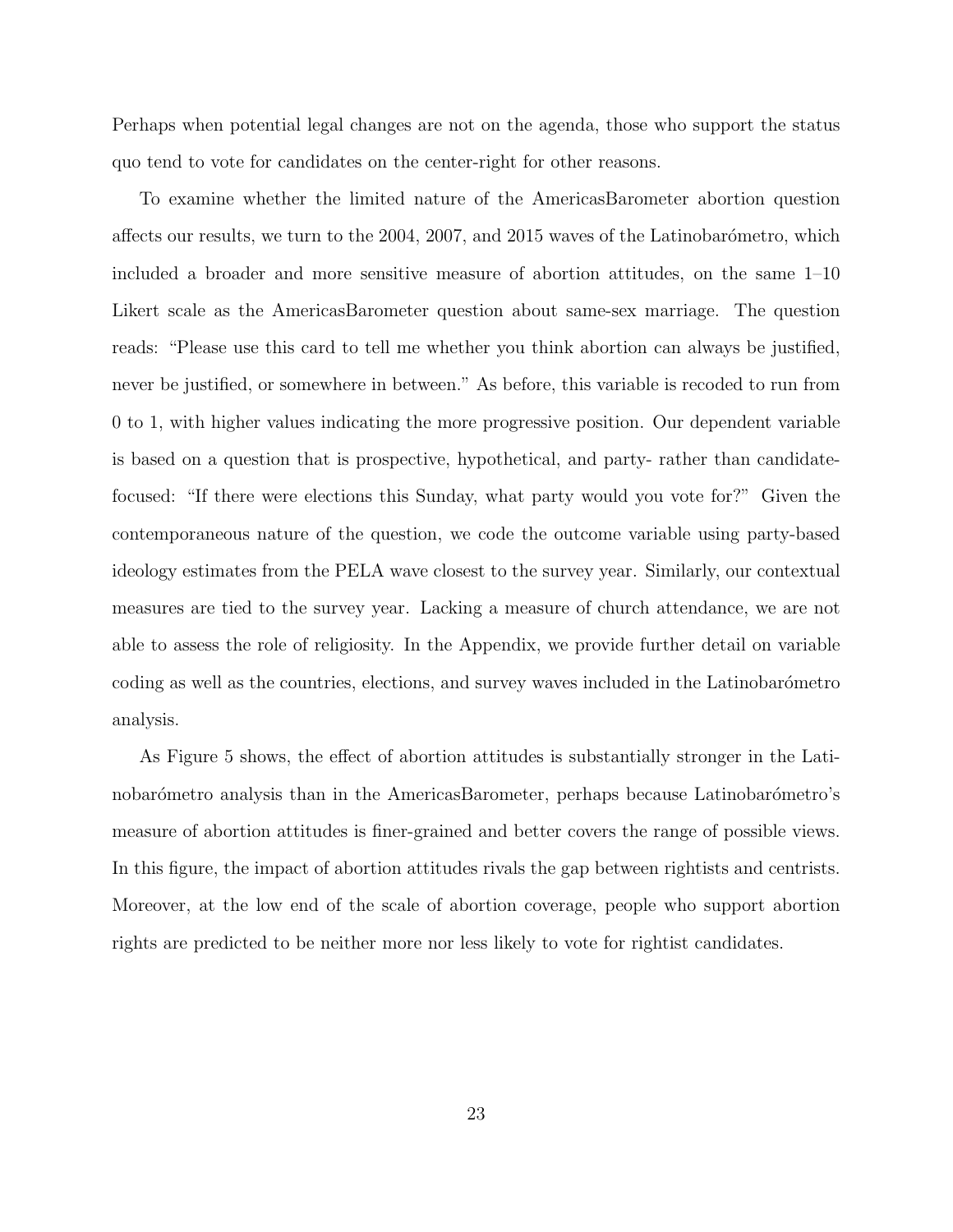Figure 5: Vote Choice as a Function of Abortion Coverage, Latinobarómetro

<span id="page-24-0"></span>

Source: Latinobarómetro 2004, 2007, and 2015. Figure plots the marginal effect of support for abortion on the ideology of vote choice (higher values = rightist voting). 95% confidence intervals shown; estimates based on full multivariate model shown in Appendix.

#### 3.2.5 Implications for Materialist Voting

Our analysis implies that as sexuality politics attitudes start to matter more for voting behavior in Latin America, traditional materialist concerns may matter less. Given a finite number of viable candidates in most presidential elections, voters who choose candidates based on sexuality politics issues are less likely to be swayed by their support for redistribution. In an analysis of advanced industrialized countries, [De La O and Rodden](#page-32-7) [\(2008\)](#page-32-7) find evidence for a "moral" dimension of voting behavior that at least partially displaces materialist voting. We might expect the same thing to happen when same-sex marriage or abortion become prominent on the Latin American electoral agenda.<sup>[5](#page-24-1)</sup>

To examine this question, we modify our prior AmericasBarometer analysis to examine whether increasing news coverage of same-sex marriage and abortion reduces the association

<span id="page-24-1"></span><sup>5</sup>We do not advance this conjecture as a formal hypothesis, since it emerged in the course of data analysis.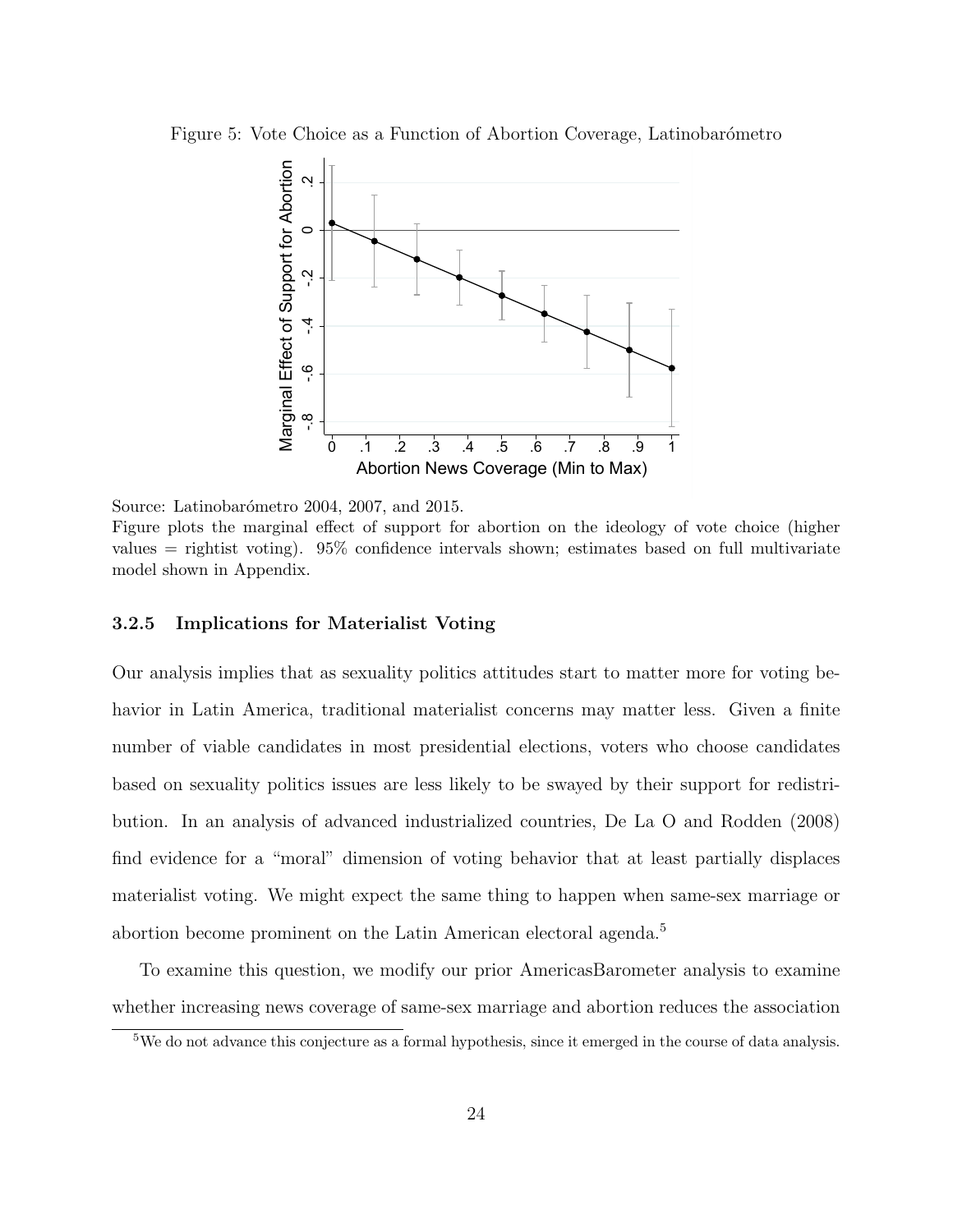between economic views and the ideology of vote choice. Our key attitudinal variable is the measure of support for redistribution described above. Likewise, the regression specification is the same as in the main analysis.



<span id="page-25-0"></span>Figure 6: Vote Choice as a Function of Redistribution Issue Attitudes and News Coverage

As shown in Figure [6,](#page-25-0) salient news coverage of same-sex marriage and abortion significantly modifies the relationship between support for redistribution and the ideology of vote choice. Where there is little coverage of either issue, views on inequality are significantly associated with voting for the Left. The magnitude of the effect is about the same as that for same-sex marriage attitudes when this issue is most salient. Yet as coverage of abortion and same-sex marriage increases, support for redistribution becomes a much weaker predictor of left-wing voting. At the highest levels of same-sex marriage coverage, the relationship is insignificant.

Source: AmericasBarometer 2012–2019.

Figure plots the marginal effect of each issue attitude on the ideology of vote choice (higher values  $=$  rightist voting). 95% confidence intervals shown; estimates based on full multivariate model shown in Appendix.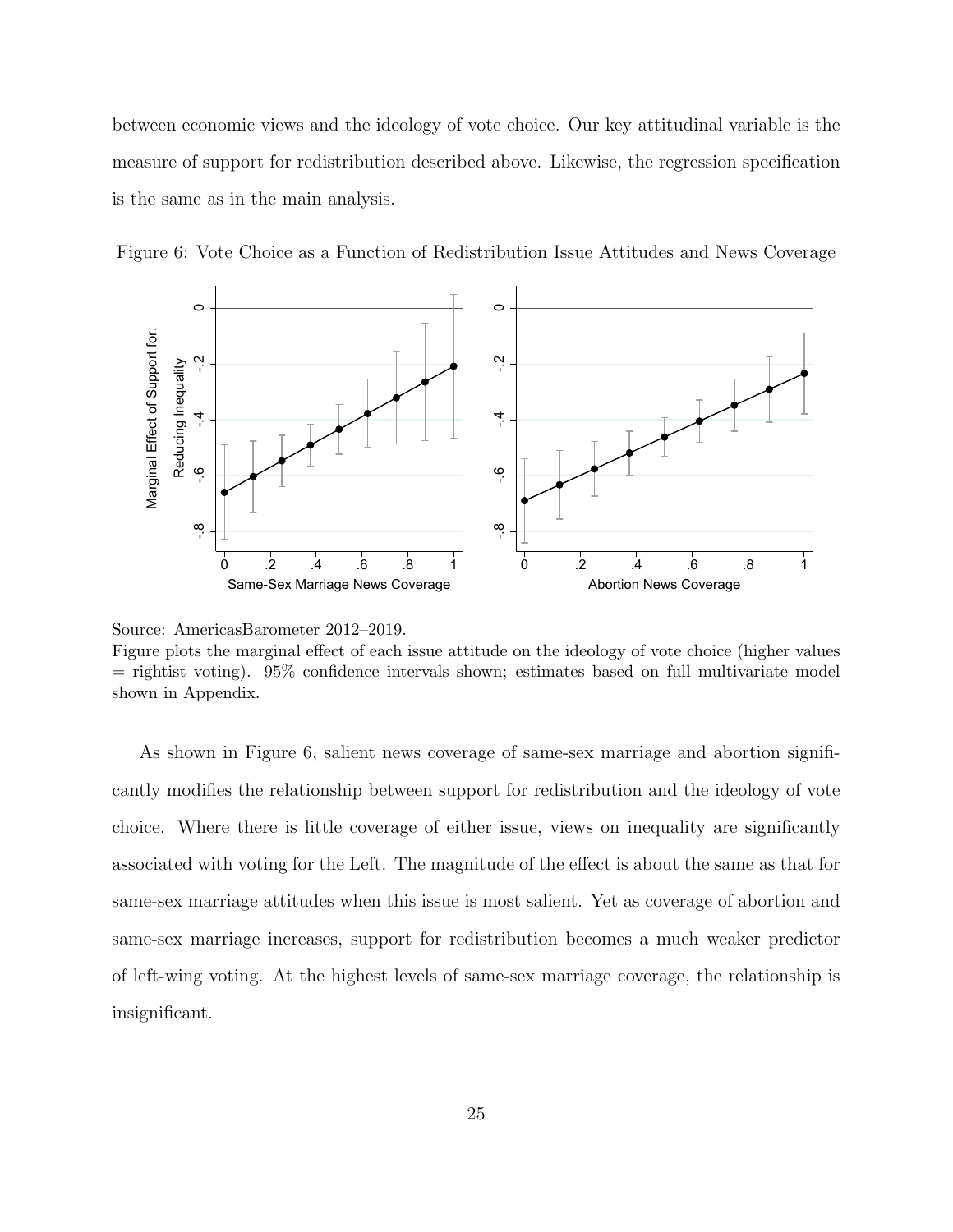# 4 Discussion and Conclusion

Over the past several decades, a number of Latin American countries have witnessed dramatic changes to their policies regarding abortion, LGBTQ rights, and other issues related to gender and sexuality (Díez, 2015; Encarnación, 2016; [Marcus-Delgado, 2019\)](#page-35-2). On samesex partnerships, some Latin American countries have been regional or even global leaders: Argentina was the tenth country in the world and the second in the Americas (after Canada) to legalize same-sex marriage when it did so in 2010. Changes to abortion legislation have been more limited and hesitant, but there has been a wave of reform since 2007, when Mexico City first decriminalized the procedure. Some of these changes or attempted reforms have come through legislation, while others have resulted from judicial decisions. Especially in the latter case, policy change has often taken place before there is widespread public support. Brazil's high court legalized same-sex marriage in 2013, approximately three years before a majority of the public approved of the change. Likewise, Mexico's Supreme Court decriminalized abortion in 2021 despite substantial public opposition to the procedure.

Latin America's wave of sexuality politics reforms has had clear effects on mass politics throughout the region. While recent advances in rights have stimulated the rise of social movements opposing "gender ideology" [\(Corredor, 2019\)](#page-32-6), there is also evidence that progressive policy change can shift public opinion as a whole towards support for those policies. As [Maia, Chiu and Desposato](#page-35-3) [\(2020\)](#page-35-3) demonstrate, highly educated voters responded to a variety of LGBTQ rights reforms in the 1990s and 2000s by becoming more supportive of same-sex marriage and LGBTQ candidates running for office. They further argue that such policy changes did not drive attitudinal polarization, measured as citizens' distance from mean public opinion in their countries.

Yet even if policy changes reduce attitudinal polarization and boost support for progressive reforms, they can also paradoxically increase electoral polarization around these issues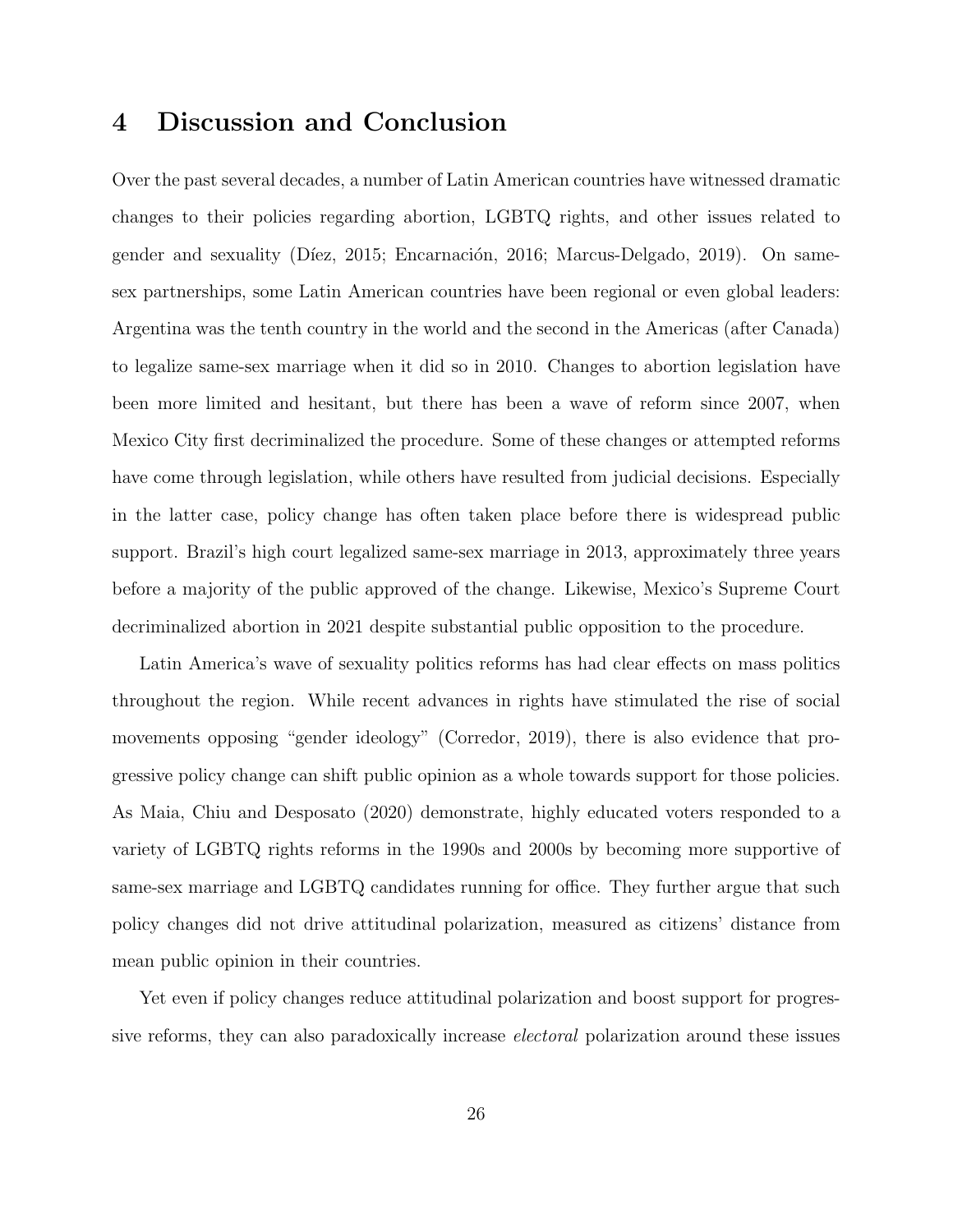by activating cleavages that were previously latent. Prior to the 2010s, differing attitudes on abortion or same-sex marriage had little repercussion in terms of voting behavior because these issues were largely absent from the political agenda and because candidates did not stake out opposing positions. As policy changes related to gender and sexuality have been proposed or implemented, and as left- and right-wing social movements have mobilized for and against these reforms, they have started to become major topics of debate. Even if public opinion is becoming more supportive and less polarized in the aggregate, the differences that do remain now matter more for voters' decisions at the polls.

We argue that the increasing media salience and electoral contestation around sexuality politics in some countries of Latin America is prompting electoral realignments. In a region where materialist issues such as economic redistribution and crime control used to be the major drivers of voting behavior, opinions on gender and sexuality are emerging as a new cleavage that influences decisions on election day. These changes are also shifting the implications of religion for voting behavior in the region. In an era in which materialist issues dominated the agenda, Latin America's evangelical Christians tended to vote to the left, perhaps thanks to their lower-class social origins. But where sexuality politics has risen in prominence, this religious minority has shifted to the right. When abortion is on the agenda, evangelicals are joined by their Catholic brethren, with both traditions voting more conservatively than the non-religious. Hence, the rise of sexuality politics is prompting the consolidation of a new Christian right—a support base for candidates such as Jair Bolsonaro in Brazil [\(Layton et al., 2021\)](#page-34-5)—even as it may be shifting public opinion toward support for more liberal policies, on average.

Our analysis focuses on abortion and same-sex marriage, the two most prominent sexuality politics issues and the ones that are most regularly asked about in surveys, but our argument should apply also to newer issues, such as transgender rights or the treatment of gender and sexuality in school curricula. Yet these separate issues are clearly distinguish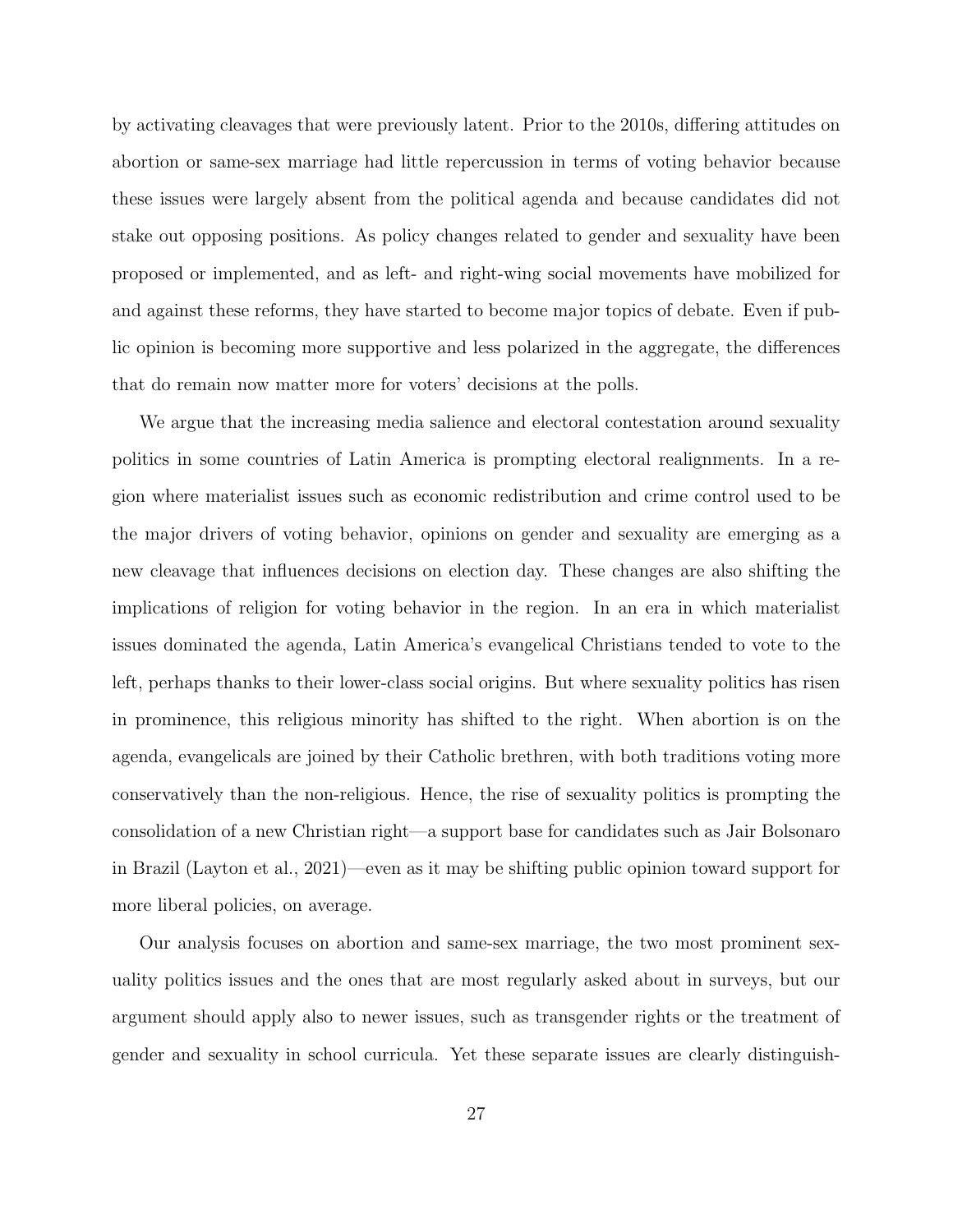able from one another, and they may rise and fall on the legislative or social movement agenda at different times. We would not automatically expect the 2018–2021 battle over the legalization of abortion in Argentina to boost the effect of same-sex marriage attitudes on voting behavior, as this latter issue has faded significantly in salience since 2010. Likewise, future conflict around transgender rights will not necessarily heighten the importance of abortion attitudes for voting behavior. Sexuality politics is an increasingly significant cleavage in Latin America, but the specific issues that drive voting behavior will continue to evolve. Testing the implications of these newer issue attitudes for electoral choices will be an important task for future research.

It remains an open question whether the rising sexuality politics cleavage in Latin America is displacing materialist issues as drivers of voting behavior and party competition, versus merely establishing a second dimension of electoral politics. Our analysis shows that attitudes toward redistribution become less predictive of the vote as abortion and same-sex marriage grow more salient, but they still matter to some degree. In most Latin American countries, proportional representation and multiparty systems should leave space for parties to appeal to voters with right-wing stances on one issue dimension and left-wing stances on the other [\(De La O and Rodden, 2008\)](#page-32-7). Yet old cleavages do not drive voting behavior and party competition forever. Just as the liberal-conservative conflict of the nineteenth century no longer structures politics in Latin America [\(Coppedge, 1998;](#page-31-5) [Scully, 1992\)](#page-37-5), it is possible that at some point in the future, Latin American voting behavior will respond more to "culture war" issues than to traditional materialist concerns.

Our argument about the emergence of a new sexuality politics cleavage in Latin America has implications for the literature on ideological polarization and electoral realignment in the United States in recent decades. In the U.S. context, partisan sorting or realignment by issue attitudes has been a central driver of polarization. Sometimes citizens changed their attitudes to match their partisanship, while at other times they switched parties to match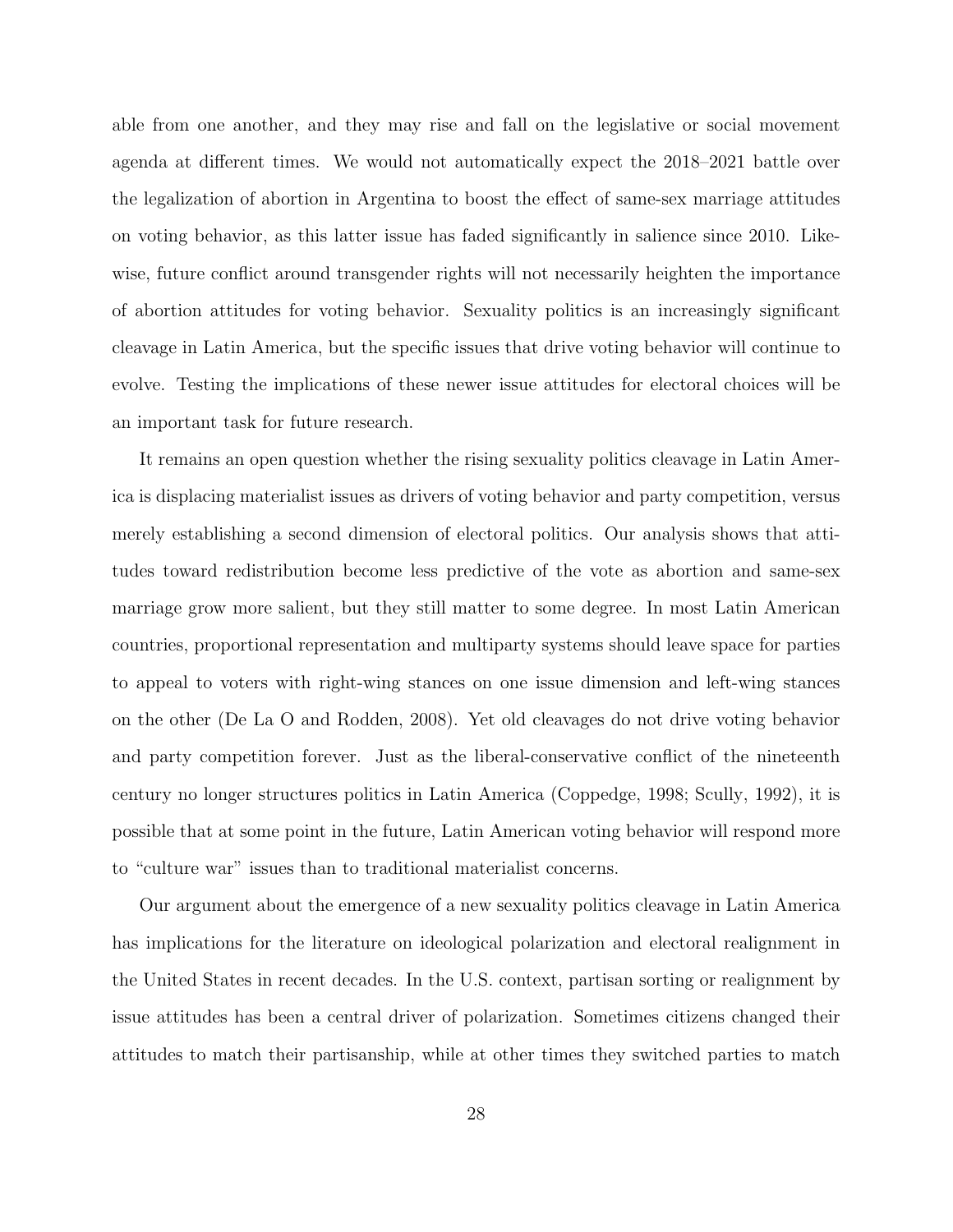their attitudes on high profile issues highlighted in the media, such as abortion [\(Carmines](#page-31-6) [and Stimson, 1980;](#page-31-6) [Carsey and Layman, 2006;](#page-31-7) [Dancey and Goren, 2010\)](#page-32-9). As the Republican Party became publicly identified with conservative religiosity, partisan sorting also increased along religious lines, and partisanship and religious affiliation became mutually endogenous [\(Campbell et al., 2018;](#page-31-8) [Margolis, 2018;](#page-35-4) [Putnam and Campbell, 2012\)](#page-36-8). The growing overlap among social identities as well as social influence within increasingly homogeneous groups (including religious communities) intensified partisan and ideological polarization [\(Klar, 2014;](#page-34-6) [Levendusky, Druckman and McLain, 2016;](#page-34-7) [Mason, 2018;](#page-35-5) [Mason and Wronski, 2018\)](#page-35-6). Between 1992 and 2012, sexuality politics attitudes, partisanship, and religion became tightly correlated in a mutually reinforcing package, with issue positions simultaneously shaping and responding to religious and partisan identities [\(Goren and Chapp, 2017\)](#page-33-9).

Though there are clear parallels between the processes of sorting in Latin America and the United States, partisanship constitutes a key difference between the two regions. In the U.S. realignment process, party identification serves as the glue that binds together issue attitudes, religion, and vote choice. By contrast, in the Latin American context, the binding power of partisanship may be closer to that of Scotch tape. Party systems vary greatly across Latin America, but they are universally younger and more fragmented than in the U.S. [\(Levitsky et al., 2016;](#page-34-8) [Mainwaring, 2018\)](#page-35-7). Levels of party identification are substantially lower, parties have weaker brands, and partisanship is more fickle [\(Lupu, 2016;](#page-35-8) [Samuels and Zucco, 2018\)](#page-36-9). Yet even in this seemingly adverse context, we find that elite and social movement priming of sexuality politics issues can trigger electoral realignments. In countries like Brazil, social conservatives may flit from one party to the next, while their emerging tendency to support right-wing candidates remains constant.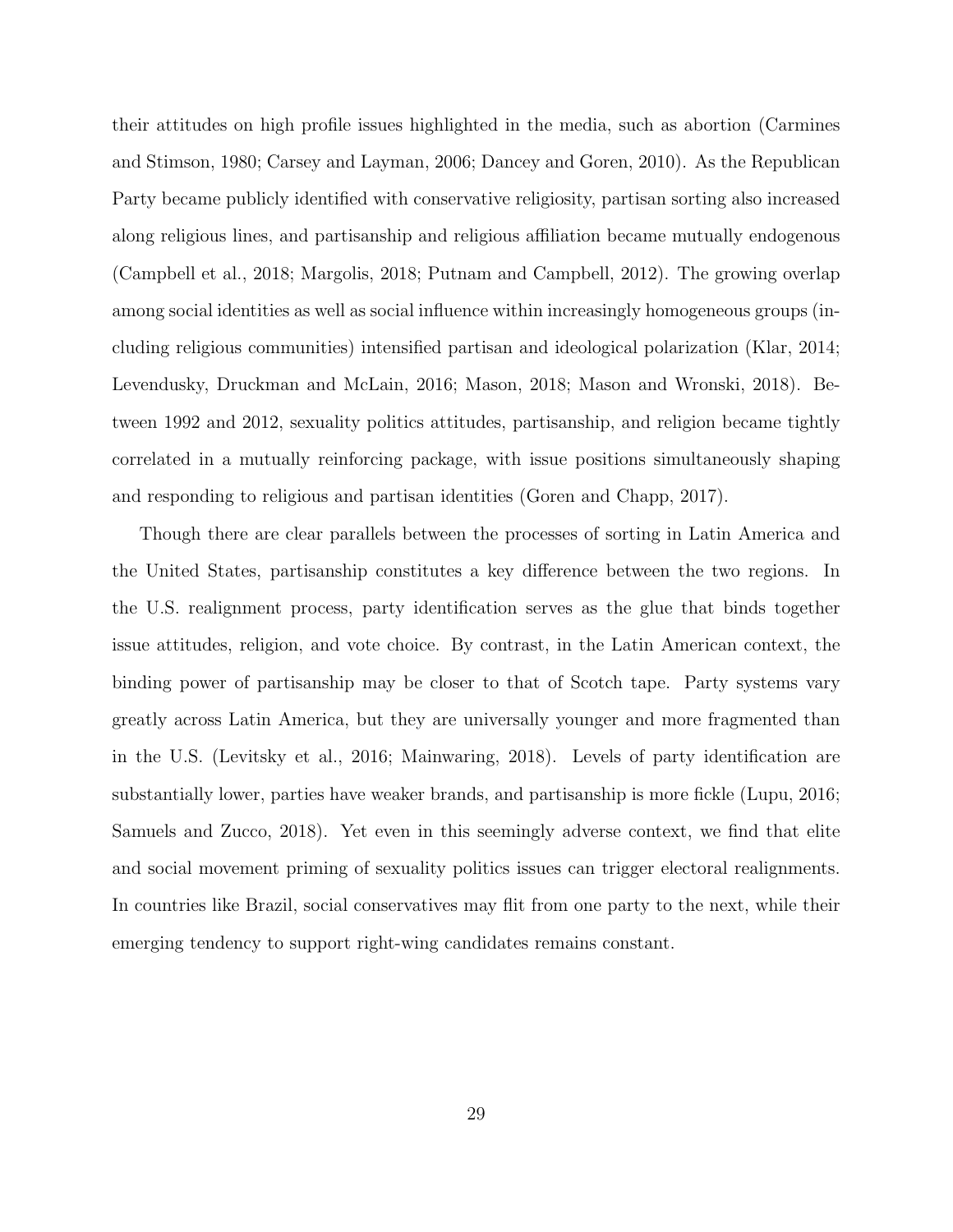# References

- <span id="page-30-0"></span>Alfaro Redondo, Ronald, Felipe Alpízar Rodríguez, María José Cascante and Jesús Guzmán Castillo. 2018. "Informe de resultados del estudio de opinión sociopolítica." Centro de Investigación y Estudios Políticos, Universidad de Costa Rica.
- <span id="page-30-1"></span>Arroyo, Franklin. 2018. "TSE condena a Conferencia Episcopal y a Alianza Evangélica por amenazar ejercicio libre del voto." La Teja . March 6.
- <span id="page-30-2"></span>Bartolini, Stefano and Peter Mair. 1990. *Identity, Competition and Electoral Availability:* The Stabilisation of European Electorates 1885–1985. New York: Cambridge University Press.
- <span id="page-30-4"></span>Bean, Lydia. 2014. The Politics of Evangelical Identity: Local Churches and Partisan Divides in the United States and Canada. Princeton: Princeton University Press.
- <span id="page-30-3"></span>Boas, Taylor C. and Amy Erica Smith. 2015. Religion and the Latin American Voter. In The Latin American Voter, ed. Ryan E. Carlin, Matthew Singer and Elizabeth Zechmeister. Ann Arbor: University of Michigan Press pp. 99–121.
- <span id="page-30-5"></span>Boas, Taylor C. and Amy Erica Smith. 2019. "Looks Like Me, Thinks Like Me: Descriptive Representation and Opinion Congruence in Brazil." Latin American Research Review 54(2):310–328.
- <span id="page-30-6"></span>Boas, Taylor C., Dino P. Christenson and David M. Glick. 2020. "Recruiting Large Online Samples in the United States and India: Facebook, Mechanical Turk, and Qualtrics." Political Science Research and Methods 8:232–250.
- <span id="page-30-7"></span>Boas, Taylor C., F. Daniel Hidalgo and Marcus André Melo. 2019. "Norms versus Action: Why Voters Fail to Sanction Malfeasance in Brazil." American Journal of Political Science 63(2):385–400.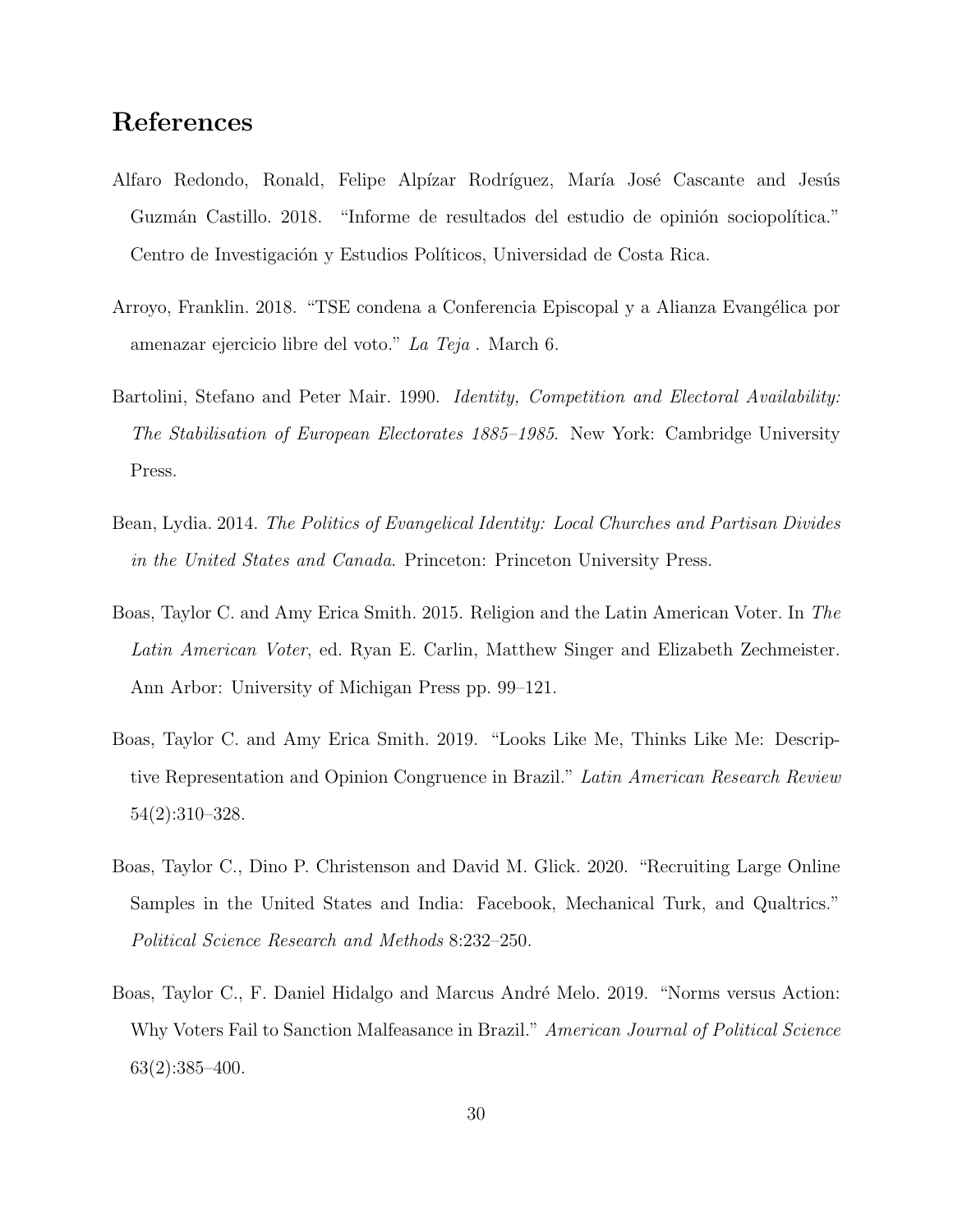- <span id="page-31-2"></span>Brody, Richard A. and Benjamin I. Page. 1972. "Comment: The Assessment of Policy Voting." American Journal of Political Science 66(2):450–58.
- <span id="page-31-1"></span>Campbell, Angus, Philip E. Converse, Warren E. Miller and Donald E. Stokes. 1964. The American Voter. New York: John Wiley.
- <span id="page-31-8"></span>Campbell, David E., Geoffrey C. Layman, John C. Green and Nathanael G. Sumaktoyo. 2018. "Putting Politics First: The Impact of Politics on American Religious and Secular Orientations." American Journal of Political Science 62(3):551–65.
- <span id="page-31-0"></span>Carlin, Ryan E., Matthew M. Singer and Elizabeth J. Zechmeister. 2015. Conclusion. In The Latin American Voter: Pursuing Representation and Accountability in Challenging Contexts, ed. Ryan E. Carlin, Matthew M. Singer and Elizabeth J. Zechmeister. Ann Arbor: University of Michigan Press pp. 346–369.
- <span id="page-31-6"></span>Carmines, Edward G. and James A. Stimson. 1980. "The Two Faces of Issue Voting." American Political Science Review 74(1):78–91.
- <span id="page-31-7"></span>Carsey, Thomas M. and Geoffrey C. Layman. 2006. "Changing Sides or Changing Minds? Party Identification and Policy Preferences in the American Electorate." American Journal of Political Science 50(2):464–77.
- <span id="page-31-4"></span>Chhibber, Pradeep K. 1999. Democracy without Associations: Transformation of the Party System and Social Cleavages in India. Ann Arbor: University of Michigan Press.
- <span id="page-31-5"></span>Coppedge, Michael. 1998. The Evolution of Latin American Party Systems. In Politics, Society, and Democracy: Latin America, ed. Scott Mainwaring and Arturo Valenzuela. Boulder, CO: Westview Press.
- <span id="page-31-3"></span>Corral González, Margarita. 2013. "Uneven Representation? Analysis of Democratic Responsiveness in Latin America." Ph.D. dissertation, Vanderbilt University.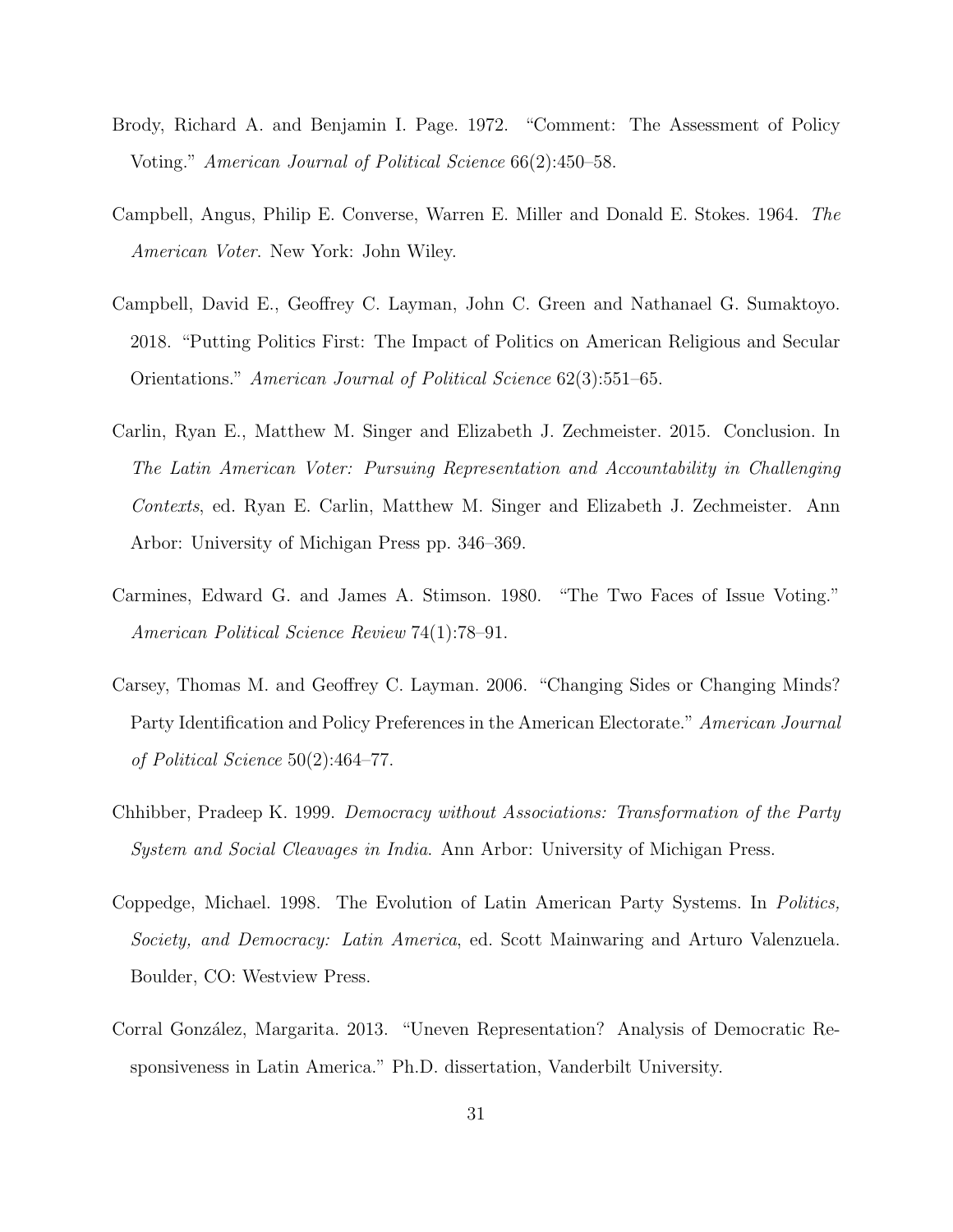- <span id="page-32-3"></span>Corrales, Javier. 2020. The Expansion of LGBT Rights in Latin America and the Backlash. In The Oxford Handbook of Global LGBT and Sexual Diversity Politics, ed. Michael J. Bosia, Sandra M. McEvoy and Momin Rahman. New York: Oxford University Press.
- <span id="page-32-6"></span>Corredor, Elizabeth S. 2019. "Unpacking 'Gender Ideology' and the Global Right's Antigender Countermovement." Signs: Journal of Women in Culture and Society 44(3):613–38.
- <span id="page-32-4"></span>Costa, Francisco, Angelo Marcantonio Junior and Rudi Rocha de Castro. 2018. "Stop Suffering! Economic Downturns and Pentecostal Upsurge." FGV EPGE Economics Working Papers (Ensaios Economicos da EPGE) 804.
- <span id="page-32-1"></span>Daby, Mariela and Mason Moseley. 2021. "Feminist Mobilization and the Abortion Debate in Latin America: Lessons from Argentina." Politics  $\mathcal C$  Gender pp. 1–35.
- <span id="page-32-9"></span>Dancey, Logan and Paul Goren. 2010. "Party Identification, Issue Attitudes, and the Dynamics of Political Debate." American Journal of Political Science 54(3):689–99.
- <span id="page-32-7"></span>De La O, Ana L. and Jonathan A. Rodden. 2008. "Does Religion Distract the Poor? Income and Issue Voting Around the World." Comparative Political Studies 41(4–5):437–76.
- <span id="page-32-0"></span>Díaz González, José Andrés and Stephanie Cordero Cordero. 2020. "Las preferencias del electorado en la segunda ronda presidencial de 2018 en Costa Rica: Un modelo de socialización política." Política y Gobierno  $27(1):1-22$ .
- <span id="page-32-8"></span>Djupe, Paul A. and Christopher P. Gilbert. 2009. The Political Influence of Churches. New York: Cambridge University Press.
- <span id="page-32-2"></span>Downs, Anthony. 1957. An Economic Theory of Democracy. New York: Harper & Row.
- <span id="page-32-5"></span>Díez, Jordi. 2015. The Politics of Gay Marriage in Latin America: Argentina, Chile, and Mexico. New York: Cambridge University Press.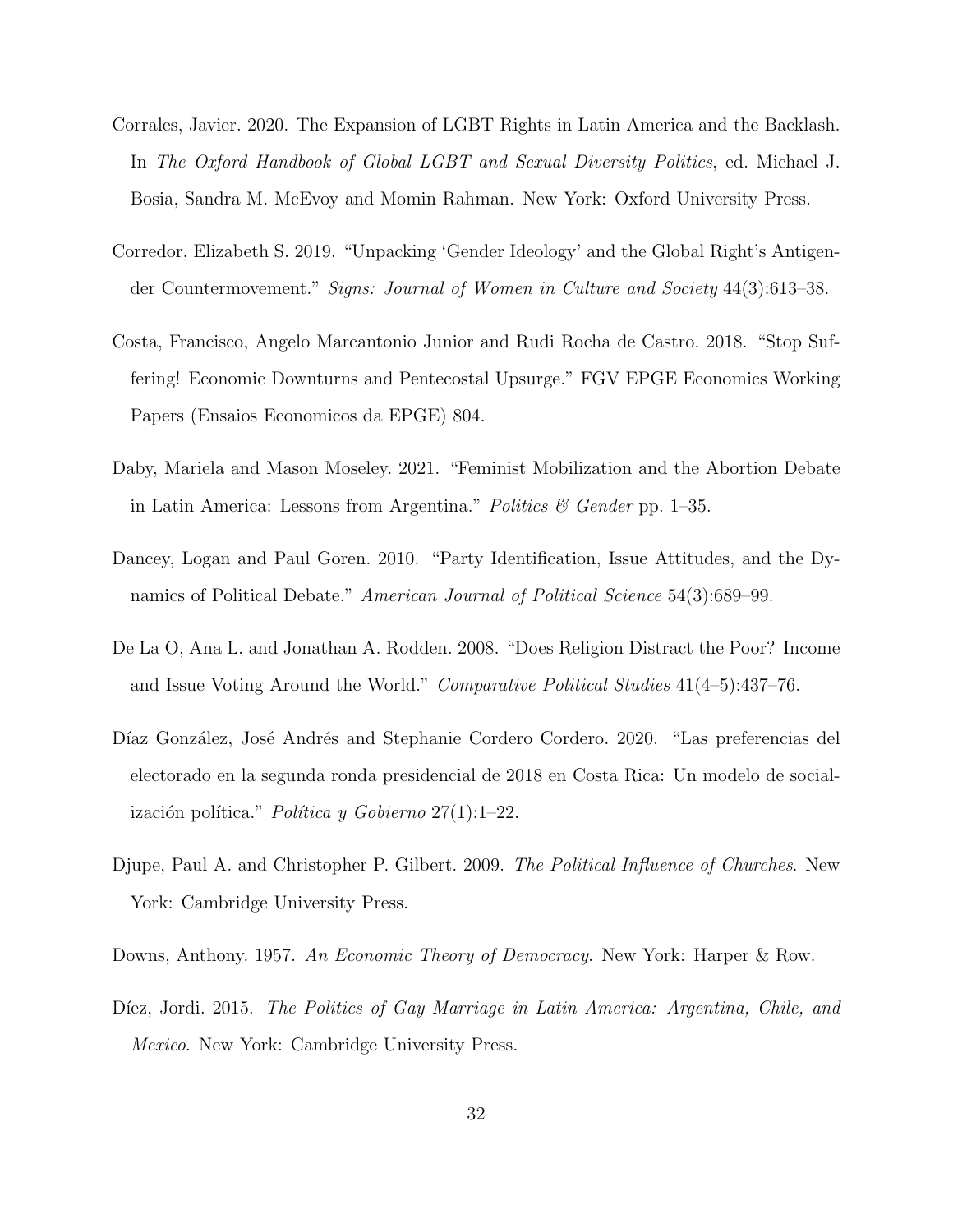- <span id="page-33-6"></span>Encarnación, Omar Guillermo. 2016. *Out in the Periphery: Latin America's Gay Rights* Revolution. New York: Oxford University Press.
- <span id="page-33-0"></span>Epstein, Lee and Jeffrey A. Segal. 2000. "Measuring Issue Salience." American Journal of Political Science pp. 66–83.
- <span id="page-33-5"></span>Fiorina, Morris P., Samuel J. Abrams and Jeremy C. Pope. 2005. Culture War? The Myth of a Polarized America. New York: Pearson Education, Inc.
- <span id="page-33-2"></span>Freston, Paul. 2008. Evangelical Christianity and Democracy in Latin America. New York: Oxford University Press.
- <span id="page-33-4"></span>Friedman, Elisabeth Jay. 2009. "Gender, Sexuality and the Latin American Left: Testing the Transformation." Third World Quarterly 30(2):415–433.
- <span id="page-33-3"></span>Gaskins, Ben, Matt Golder and David A. Siegel. 2013. "Religious Participation, Social Conservatism, and Human Development." Journal of Politics 75(4):1125–1141.
- <span id="page-33-9"></span>Goren, Paul and Christopher Chapp. 2017. "Moral Power: How Public Opinion on Culture War Issues Shapes Partisan Predispositions and Religious Orientations." American Political Science Review 111(1):110–28.
- <span id="page-33-1"></span>Grossman, Guy. 2015. "Renewalist Christianity and the Political Saliency of LGBTs: Theory and Evidence from Sub-Saharan Africa." Journal of Politics 77(2):337–351.
- <span id="page-33-8"></span>Hainmueller, Jens, Daniel J. Hopkins and Teppei Yamamoto. 2014. "Causal Inference in Conjoint Analysis: Understanding Multidimensional Choices via Stated Preference Experiments." Political Analysis 22(1):1–30.
- <span id="page-33-7"></span>Htun, Mala Nani. 2003. Sex and the State: Abortion, Divorce, and the Family Under Latin American Dictatorships and Democracies. New York: Cambridge University Press.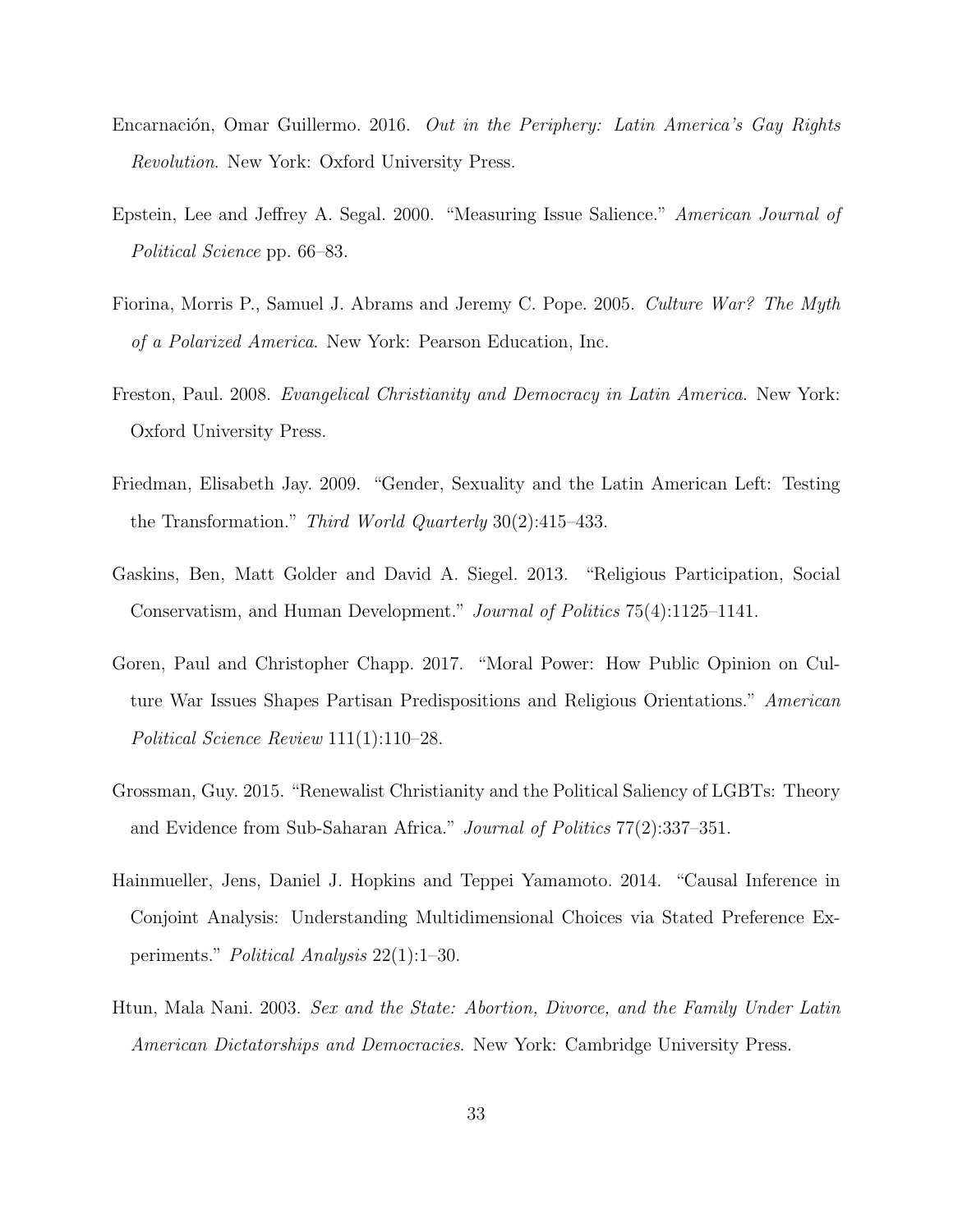- <span id="page-34-3"></span>Hunter, James Davison. 1992. Culture Wars: The Struggle To Control The Family, Art, Education, Law, And Politics In America. New York: Basic Books.
- <span id="page-34-0"></span>Inglehart, Ronald. 1984. The Changing Structure of Political Cleavages in Western Society. In Electoral Change in Advanced Industrial Democracies: Realignment or Dealignment, ed. Russell Dalton, Scott Flanagan and Paul Beck. Princeton: Princeton University Press pp. 25–69.
- <span id="page-34-1"></span>Inglehart, Ronald. 1990. Culture Shift in Advanced Industrial Society. Princeton: Princeton University Press.
- <span id="page-34-2"></span>Inglehart, Ronald and Christian Welzel. 2005. Modernization, Cultural Change, and Democracy: The Human Development Sequence. New York: Cambridge University Press.
- <span id="page-34-6"></span>Klar, Samara. 2014. "Partisanship in a Social Setting." American Journal of Political Science 58(3):687–704.
- <span id="page-34-4"></span>Layman, Geoffrey C. and John C. Green. 2006. "Wars and Rumours of Wars: The Contexts of Cultural Conflict in American Political Behaviour." British Journal of Political Science 36(1):61–89.
- <span id="page-34-5"></span>Layton, Matthew L., Amy Erica Smith, Mason W. Moseley and Mollie J. Cohen. 2021. "Demographic Polarization and the Rise of the Far Right: Brazil's 2018 Presidential Election." Research and Politics 8(1).
- <span id="page-34-7"></span>Levendusky, Matthew S., James N. Druckman and Audrey McLain. 2016. "How Group Discussions Create Strong Attitudes and Strong Partisans." Research & Politics 3(2).
- <span id="page-34-8"></span>Levitsky, Steven, James Loxton, Brandon Van Dyck and Jorge I. Domínguez, eds. 2016. Challenges of Party-Building in Latin America. New York: Cambridge University Press.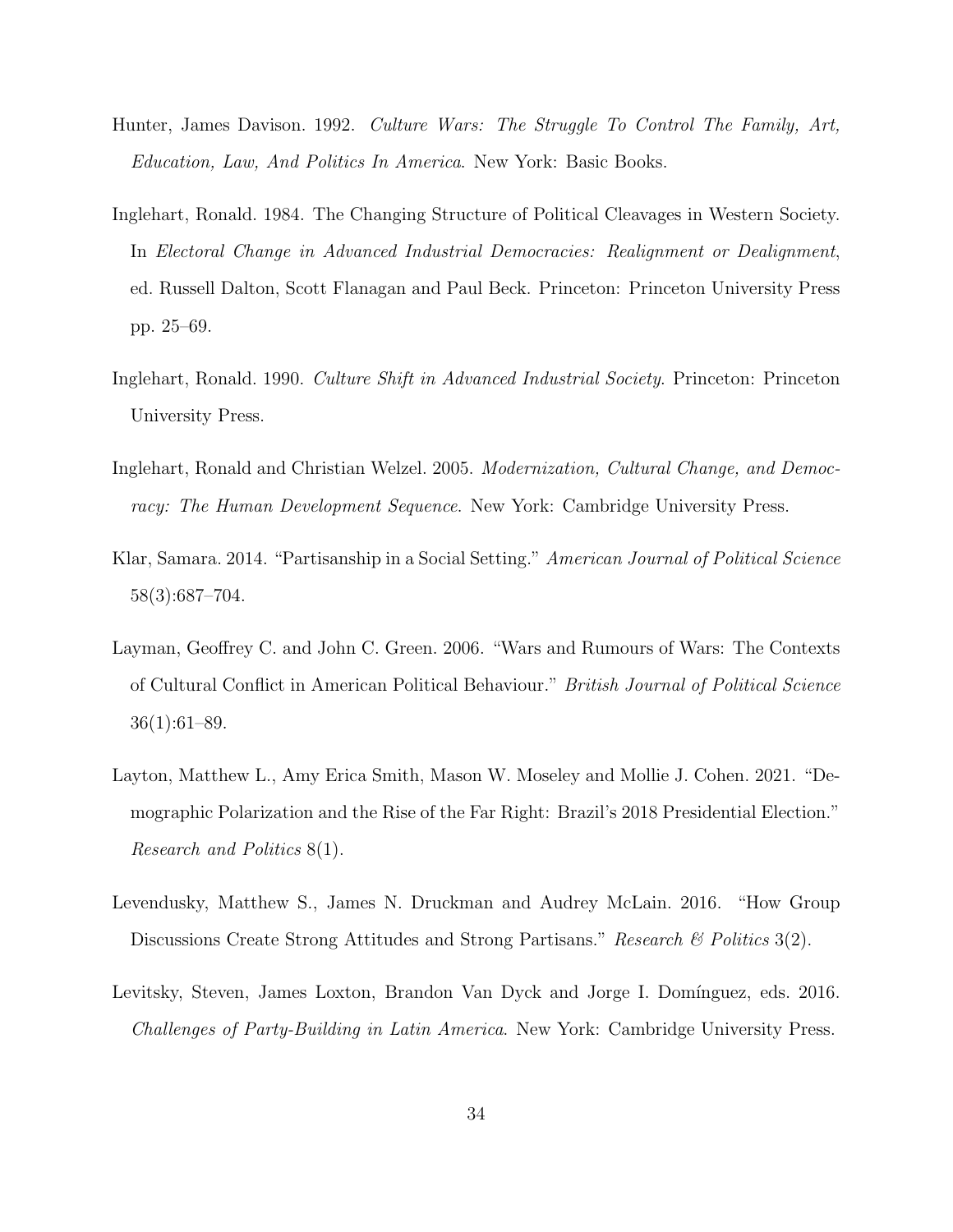- <span id="page-35-0"></span>Lipset, Seymour Martin and Stein Rokkan. 1967. Cleavage Structures, Party Systems, and Voter Alignments: An Introduction. In Party Systems and Voter Alignments: Cross-National Perspectives, ed. Seymour Martin Lipset and Stein Rokkan. New York: Free Press.
- <span id="page-35-8"></span>Lupu, Noam. 2016. Party Brands in Crisis: Partisanship, Brand Dilution, and the Breakdown of Political Parties in Latin America. New York: Cambridge University Press.
- <span id="page-35-3"></span>Maia, Lucas de Abreu, Albert Chiu and Scott Desposato. 2020. "Persuaded by Policy: Public Opinion Responses to Granting LGBT Rights in Latin America." Social Science Research Network working paper 3535833, https://ssrn.com/abstract=3535833.
- <span id="page-35-7"></span>Mainwaring, Scott, ed. 2018. Party Systems in Latin America: Institutionalization, Decay, and Collapse. New York: Cambridge University Press.
- <span id="page-35-2"></span>Marcus-Delgado, Jane. 2019. The Politics of Abortion in Latin America: Public Debates, Private Lives. Boulder, CO: Lynne Rienner Publishers.
- <span id="page-35-4"></span>Margolis, Michele F. 2018. From Politics to the Pews: How Partisanship and the Political Environment Shape Religious Identity. Chicago: University of Chicago Press.
- <span id="page-35-5"></span>Mason, Lilliana. 2018. Uncivil Agreement: How Politics Became Our Identity. Chicago: University of Chicago Press.
- <span id="page-35-6"></span>Mason, Lilliana and Julie Wronski. 2018. "One Tribe to Bind Them All: How Our Social Group Attachments Strengthen Partisanship." Political Psychology 39(S1):257–77.
- <span id="page-35-1"></span>McAdams, Erin S. and Justin Earl Lance. 2013. "Religion's Impact on the Divergent Political Attitudes of Evangelical Protestants in the United States and Brazil." Politics and Religion 6(3):483–511.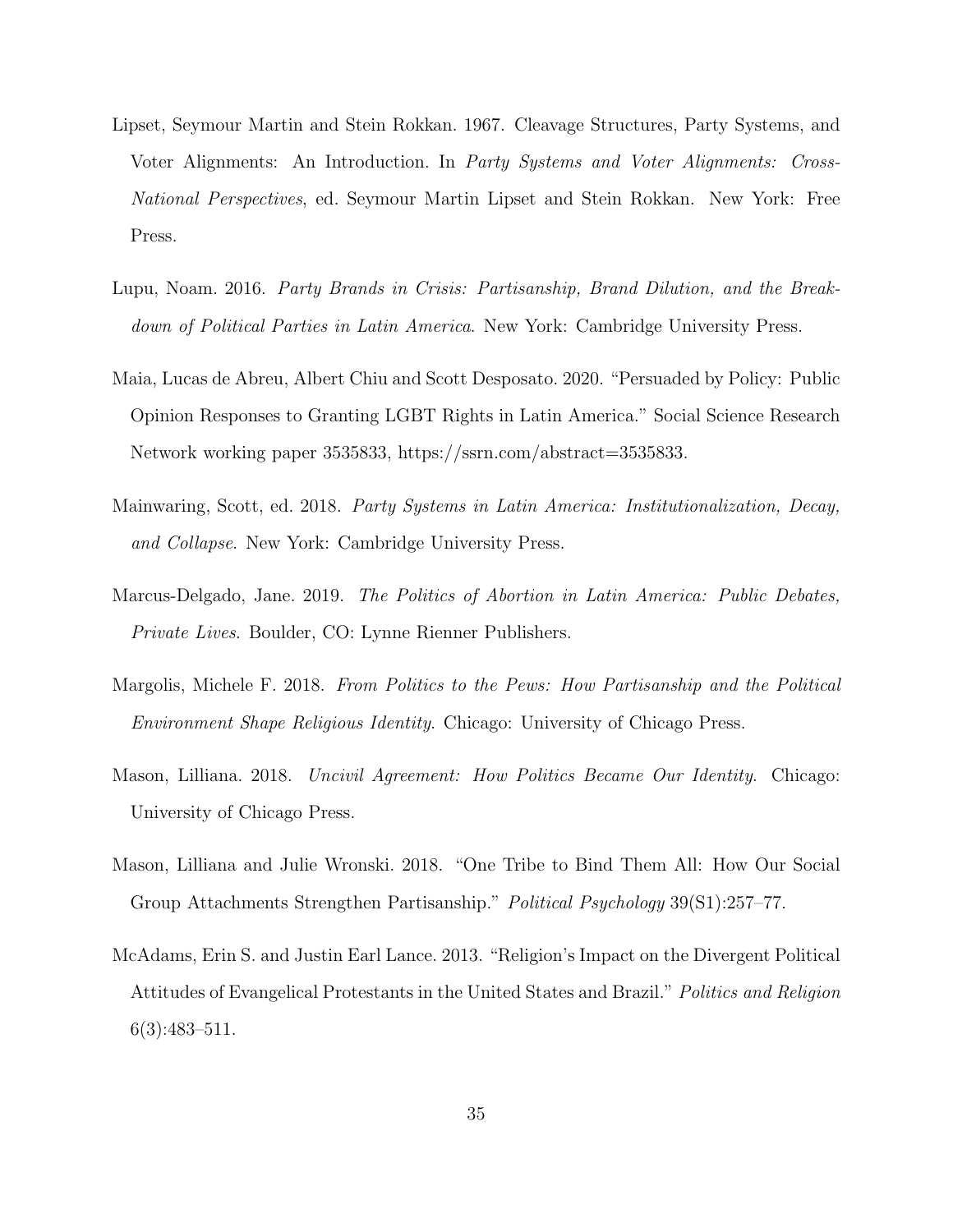- <span id="page-36-5"></span>Norris, Pippa and Ronald Inglehart. 2011. Sacred and Secular: Religion and Politics Worldwide. New York: Cambridge University Press.
- <span id="page-36-3"></span>Pew Research Center. 2014. "Religion in Latin America: Widespread Change in a Historically Catholic Region.".
- <span id="page-36-0"></span>Pignataro, Adrián and Ilka Treminio. 2019. "Reto económico, valores y religión en las elecciones nacionales de Costa Rica 2018." Revista de Ciencia Política 39(2):239-263.
- <span id="page-36-2"></span>Posner, Daniel N. 2004. "The Political Salience of Cultural Difference: Why Chewas and Tumbukas are Allies in Zambia and Adversaries in Malawi." American Political Science Review 98(4):529–545.
- <span id="page-36-8"></span>Putnam, Robert D. and David E. Campbell. 2012. American Grace: How Religion Divides and Unites Us. New York: Simon and Schuster.
- <span id="page-36-6"></span>Raymond, Christopher D. 2021. "Dealigned or Still Salient? Religious-Secular Divisions in Chilean Presidential Elections." Bulletin of Latin American Research 40(1):100–116.
- <span id="page-36-1"></span>Reuterswärd, Camilla. 2021. "Pro-Life and Feminist Mobilization in the Struggle over Abortion in Mexico: Church Networks, Elite Alliances, and Partisan Context." Latin American Politics and Society 63(3):X–X.
- <span id="page-36-4"></span>Robbins, Joel. 2004. "The Globalization of Pentecostal and Charismatic Christianity." Annual Review of Anthropology 33:117–43.
- <span id="page-36-7"></span>Rousseau, Stephanie. 2020. "Antigender Activism in Peru and Its Impact on State Policy." Politics  $\mathcal B$  Gender 16(1):25–32.
- <span id="page-36-9"></span>Samuels, David J. and Cesar Zucco. 2018. Partisans, Antipartisans, and Nonpartisans: Voting Behavior in Brazil. New York: Cambridge University Press.